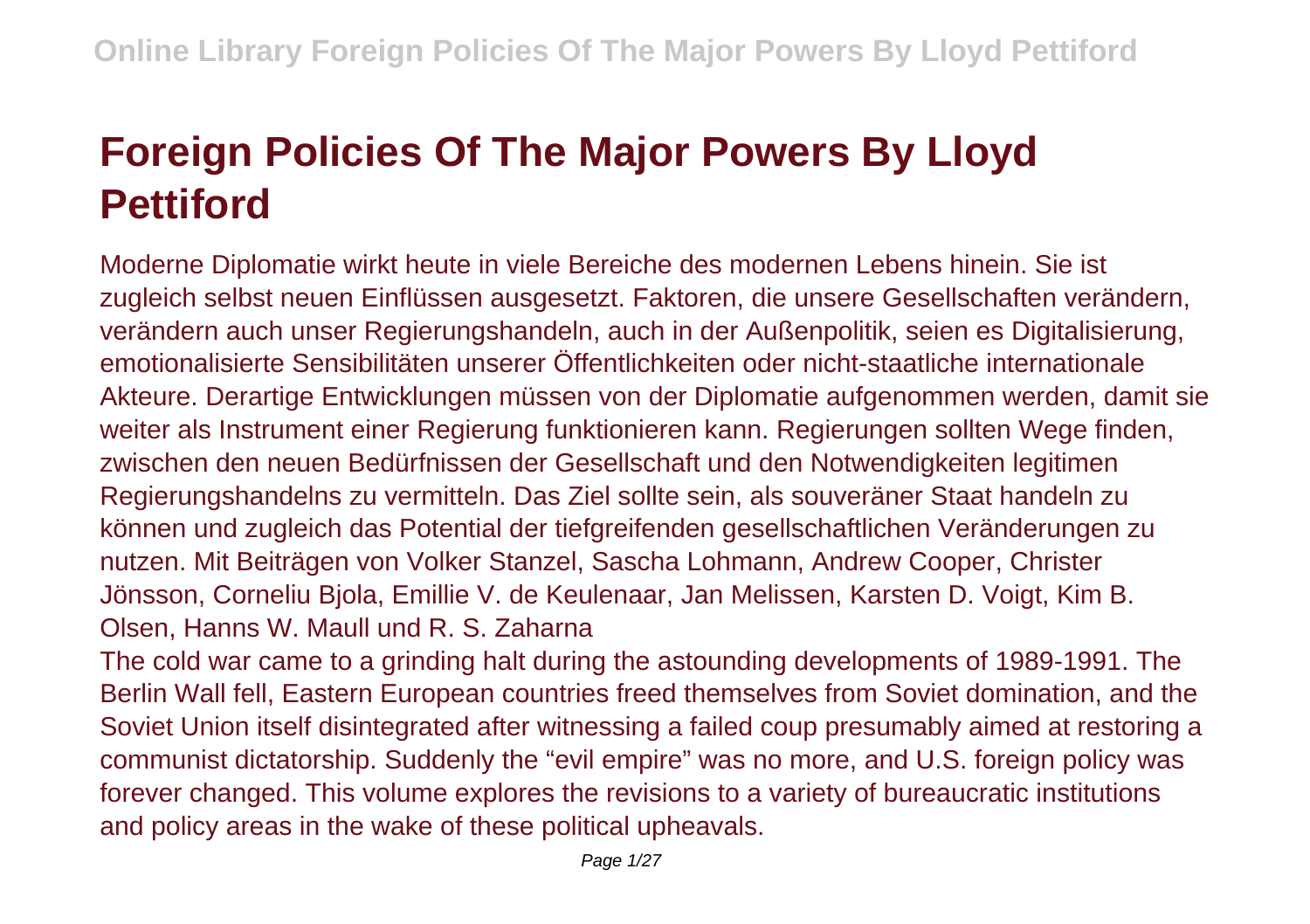The Great War and American Foreign Policy, 1914-24University of Pennsylvania Press One of America's most perceptive young historians examines the misunderstood dimensions and implications of a great question confronting the nation -- our foreign policy. Professor Kolko makes it clear that our foreign policy is neither the result of omission or ignorance nor of a "military-industrial complex." Civilian authority and civilian-defined goals, he asserts, are the consistent sources of American foreign policy. From this premise, Kolko undertakes to investigate "the respectables," the self-styled liberal realists and businessman who are the architects of the decades-old premises of American foreign policy. He also outlines the nature of American power and interests in the modern world and provides an assessment of who gains and who loses as a result of the policies Washington pursues."--Jacket. This book examines the use of military force as a coercive tool by the United States, using lessons drawn from the post-Cold War era (1991–2018). The volume reveals that despite its status as sole superpower during the post-Cold War period, US efforts to coerce other states failed as often as they succeeded. In the coming decades, the United States will face states that are more capable and creative, willing to challenge its interests and able to take advantage of missteps and vulnerabilities. By using lessons derived from in-depth case studies and statistical analysis of an original dataset of more than 100 coercive incidents in the post-Cold War era, this book generates insight into how the US military can be used to achieve policy goals. Specifically, it provides guidance about the ways in which, and the conditions under which, the US armed forces can work in concert with economic and diplomatic elements of US power to create effective coercive strategies. This book will be of interest to students of US national security, US foreign policy, strategic studies and International Relations in general. Page 2/27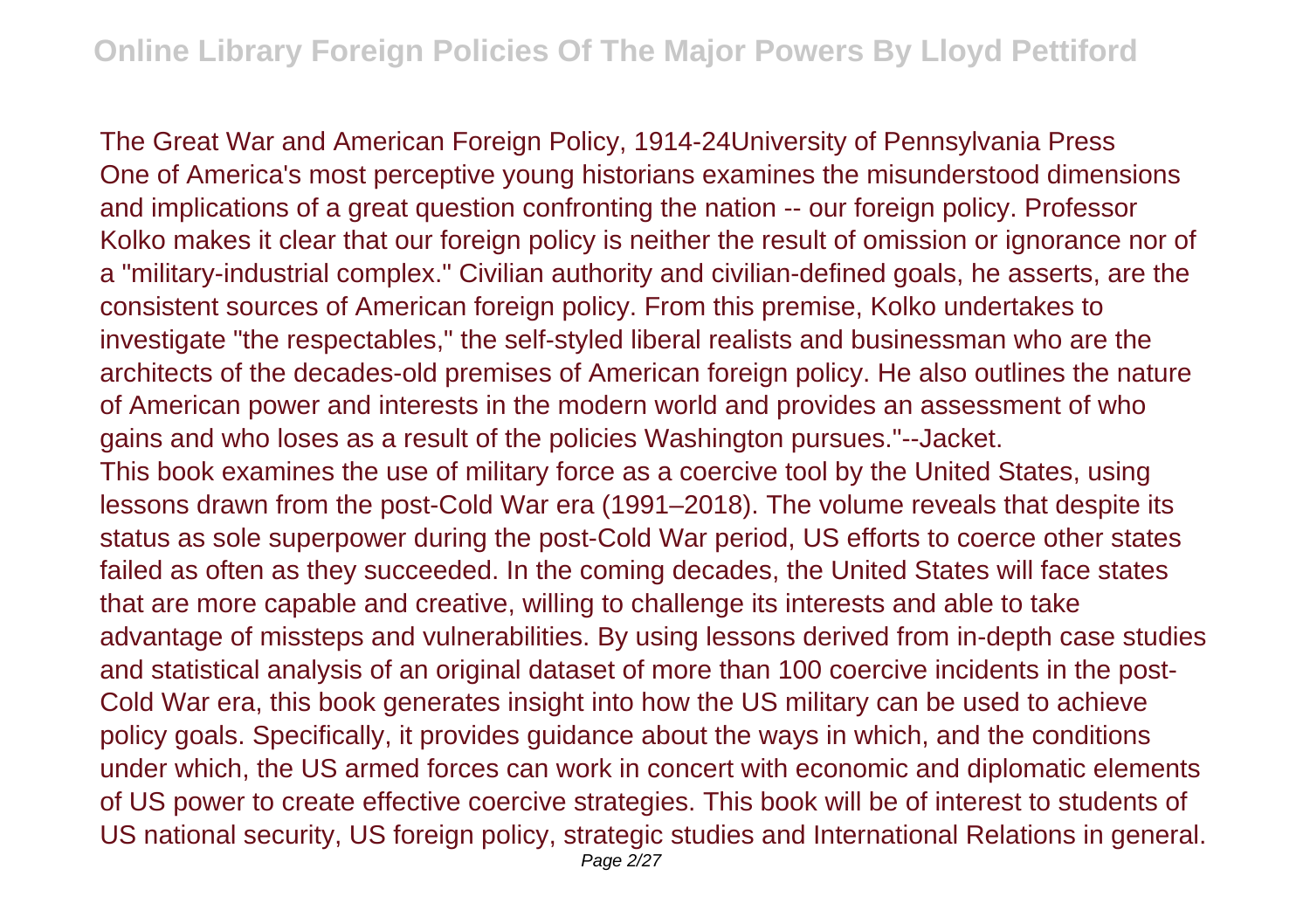"A valuable primer on foreign policy: a primer that concerned citizens of all political persuasions—not to mention the president and his advisers—could benefit from reading." —The New York Times An examination of a world increasingly defined by disorder and a United States unable to shape the world in its image, from the president of the Council on Foreign Relations Things fall apart; the center cannot hold. The rules, policies, and institutions that have guided the world since World War II have largely run their course. Respect for sovereignty alone cannot uphold order in an age defined by global challenges from terrorism and the spread of nuclear weapons to climate change and cyberspace. Meanwhile, great power rivalry is returning. Weak states pose problems just as confounding as strong ones. The United States remains the world's strongest country, but American foreign policy has at times made matters worse, both by what the U.S. has done and by what it has failed to do. The Middle East is in chaos, Asia is threatened by China's rise and a reckless North Korea, and Europe, for decades the world's most stable region, is now anything but. As Richard Haass explains, the election of Donald Trump and the unexpected vote for "Brexit" signals that many in modern democracies reject important aspects of globalization, including borders open to trade and immigrants. In A World in Disarray, Haass argues for an updated global operating system—call it world order 2.0—that reflects the reality that power is widely distributed and that borders count for less. One critical element of this adjustment will be adopting a new approach to sovereignty, one that embraces its obligations and responsibilities as well as its rights and protections. Haass also details how the U.S. should act towards China and Russia, as well as in Asia, Europe, and the Middle East. He suggests, too, what the country should do to address its dysfunctional politics, mounting debt, and the lack of agreement on the nature of its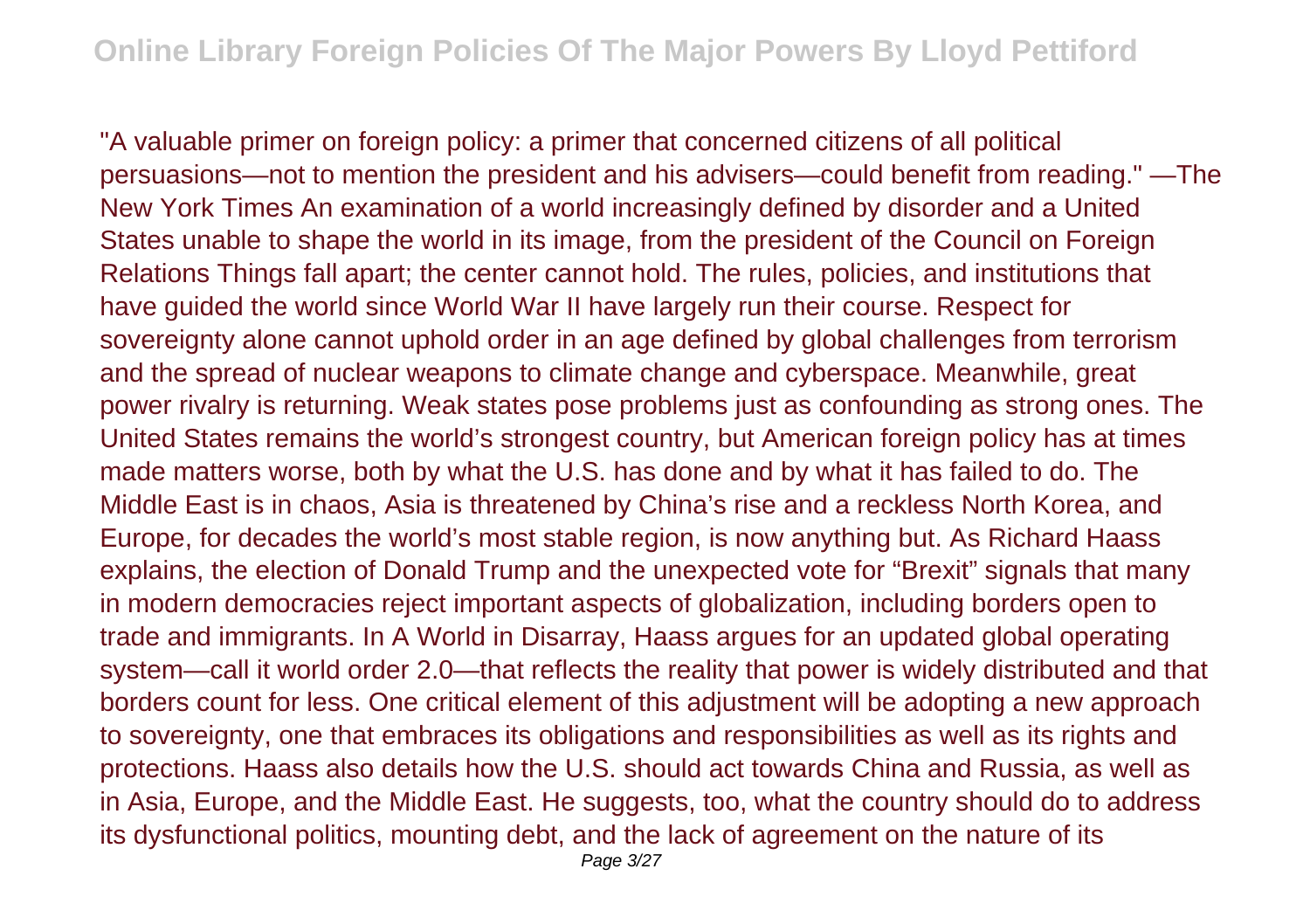relationship with the world. A World in Disarray is a wise examination, one rich in history, of the current world, along with how we got here and what needs doing. Haass shows that the world cannot have stability or prosperity without the United States, but that the United States cannot be a force for global stability and prosperity without its politicians and citizens reaching a new understanding.

At no time in American history has an understanding of the role and the art of diplomacy in international relations been more essential than it is today. Both the history of U.S. diplomatic relations and the current U.S. foreign policy in the twenty-first century are major topics of study and interest across the nation and around the world. Spanning the entire history of American diplomacy—from the First Continental Congress to the war on terrorism to the foreign policy goals of the twenty-first century—Guide to U.S. Foreign Policy traces not only the growth and development of diplomatic policies and traditions but also the shifts in public opinion that shape diplomatic trends. This comprehensive, two-volume reference shows how the United States gained "the strength of a giant" and also analyzes key world events that have determined the United States' changing relations with other nations. The two volumes' structure makes the key concepts and issues accessible to researchers: The set is broken up into seven parts that feature 40 topical and historical chapters in which expert writers cover the diplomatic initiatives of the United States from colonial times through the present day. Volume II's appendix showcases an A-to-Z handbook of diplomatic terms and concepts, organizations, events, and issues in American foreign policy. The appendix also includes a master bibliography and a list of presidents; secretaries of state, war, and defense; and national security advisers and their terms of service. This unique reference highlights the changes in U.S. diplomatic policy as Page 4/27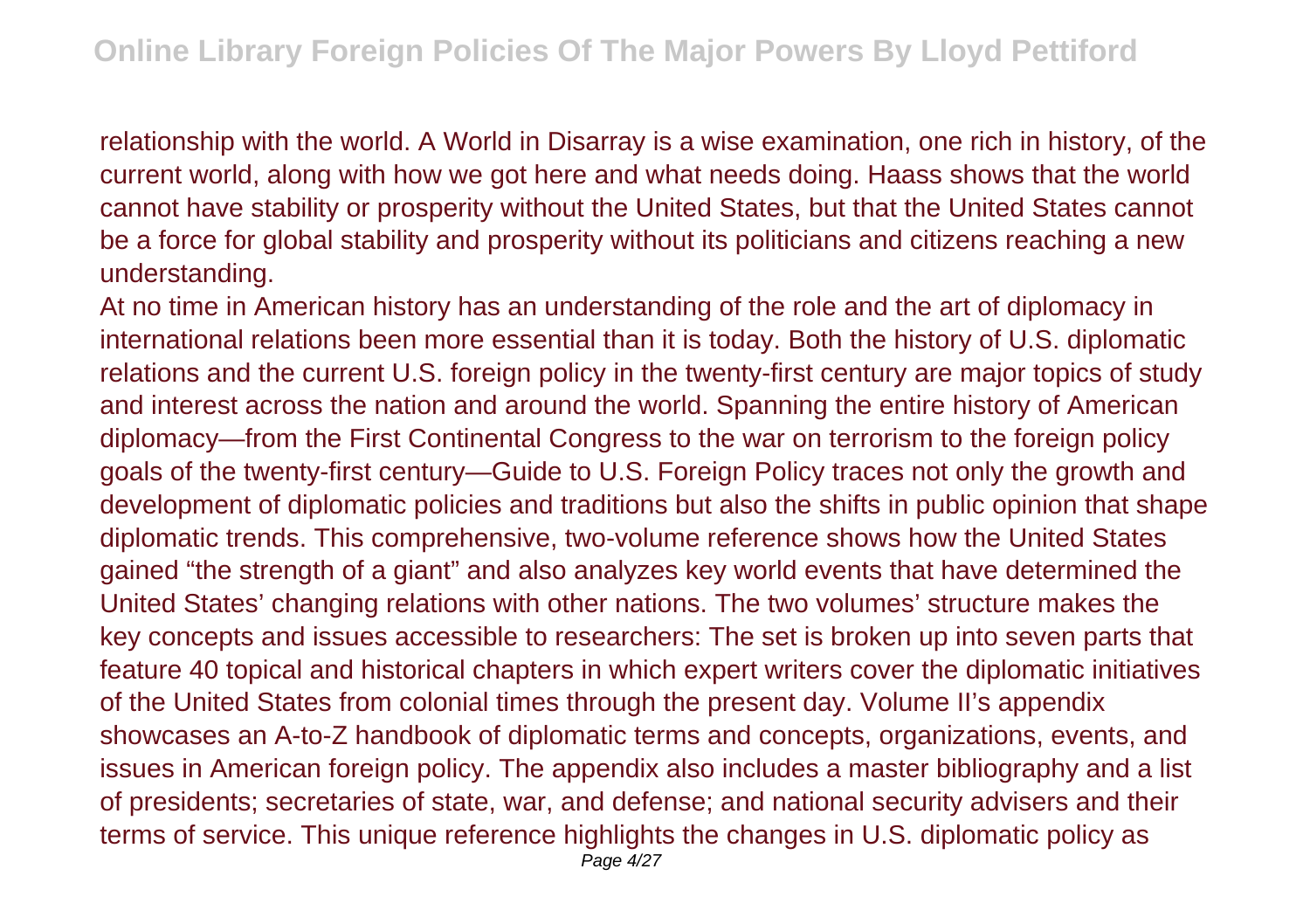government administrations and world events influenced national decisions. Topics include imperialism, economic diplomacy, environmental diplomacy, foreign aid, wartime negotiations, presidential influence, NATO and its role in the twenty-first century, and the response to terrorism. Additional featured topics include the influence of the American two-party system, the impact of U.S. elections, and the role of the United States in international organizations. Guide to U.S. Foreign Policy is the first comprehensive reference work in this field that is both historical and thematic. This work is of immense value for researchers, students, and others studying foreign policy, international relations, and U.S history. ABOUT THE EDITORS Robert J. McMahon is the Ralph D. Mershon Professor of History in the Mershon Center for International Security Studies at The Ohio State University. He is a leading historian of American diplomatic history and is author of several books on U.S. foreign relations. Thomas W. Zeiler is professor of history and international affairs at the University of Colorado at Boulder and is the executive editor of the journal Diplomatic History.

The nature of the US political system, with its overlapping powers, intense partisanship, and continuous scrutiny from the media and public, complicates the conduct of foreign policy. While numerous presidents have struggled under the weight of these conditions, Theodore Roosevelt thrived and is widely lauded for his diplomacy. Roosevelt played a crucial role in the nation's rise to world power, competition with other new Great Powers such as Germany and Japan, and US participation in World War I. He was able to implement the majority of his agenda even though he was confronted by a hostile Democratic Party, suspicious conservatives in the Republican Party, and the social and political ferment of the progressive era. The president, John M. Thompson argues, combined a compelling vision for national greatness, considerable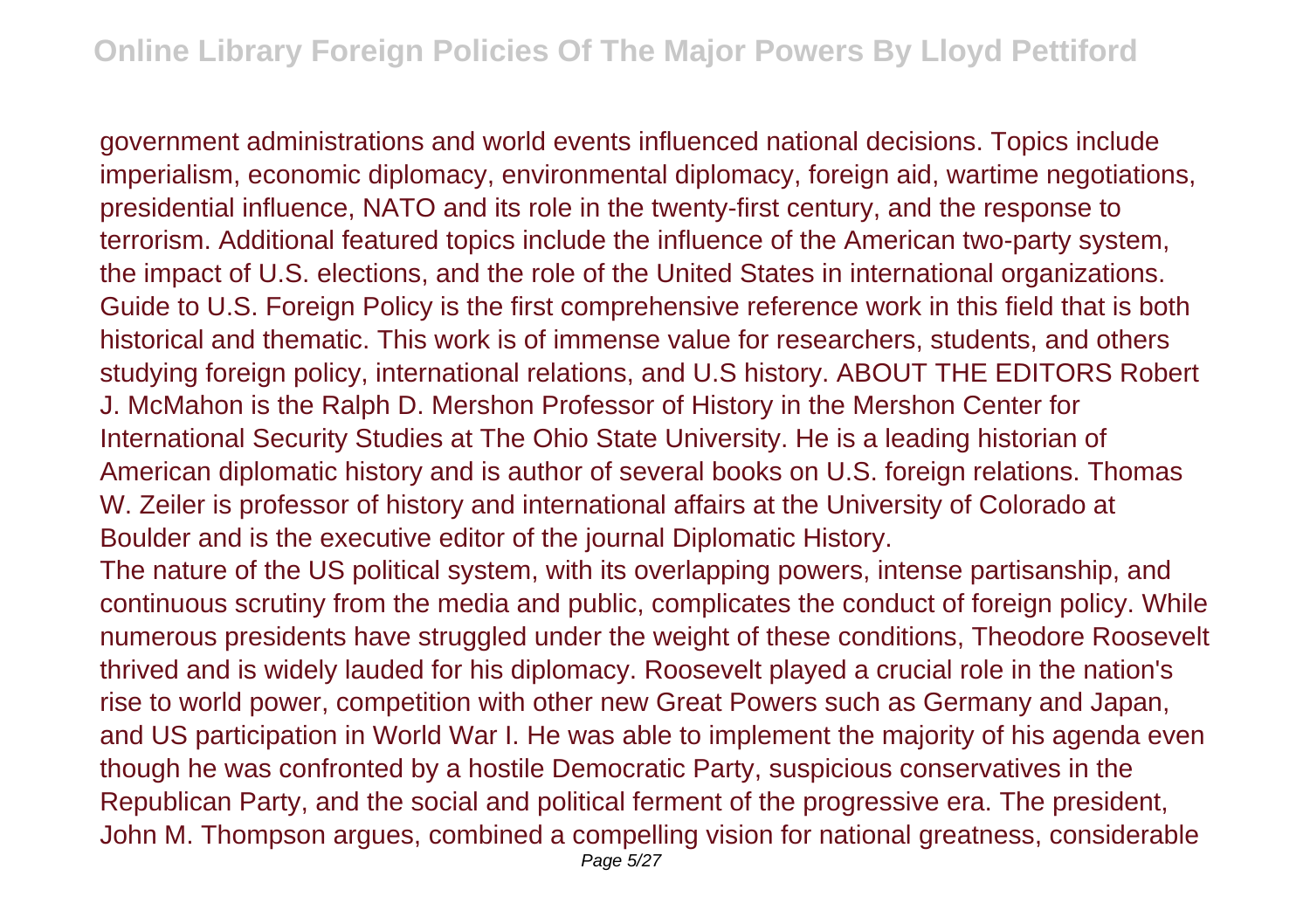political skill, faith in the people and the US system, and an emphasis on providing leadership. It helped that the public mood was not isolationist, but was willing to support all of his major objectives-though Roosevelt's feel for the national mood was crucial, as was his willingness to compromise when necessary. This book traces the reactions of Americans to the chief foreign policy events of the era and the ways in which Roosevelt responded to and sought to shape his political environment. Offering the first analysis of the politics of foreign policy for the entirety of Roosevelt's career, Great Power Rising sheds new light on the twenty-sixth president and the nation's emergence as a preeminent player in international affairs. The U.S. role in the world refers to the overall character, purpose, or direction of U.S. participation in international affairs and the country's overall relationship to the rest of the world. The U.S. role in the world can be viewed as establishing the overall context or framework for U.S. policymakers for developing, implementing, and measuring the success of U.S. policies and actions on specific international issues, and for foreign countries or other observers for interpreting and understanding U.S. actions on the world stage. While descriptions of the U.S. role in the world since the end of World War II vary in their specifics, it can be described in general terms as consisting of four key elements: global leadership; defense and promotion of the liberal international order; defense and promotion of freedom, democracy, and human rights; and prevention of the emergence of regional hegemons in Eurasia. The issue for Congress is whether the U.S. role in Page 6/27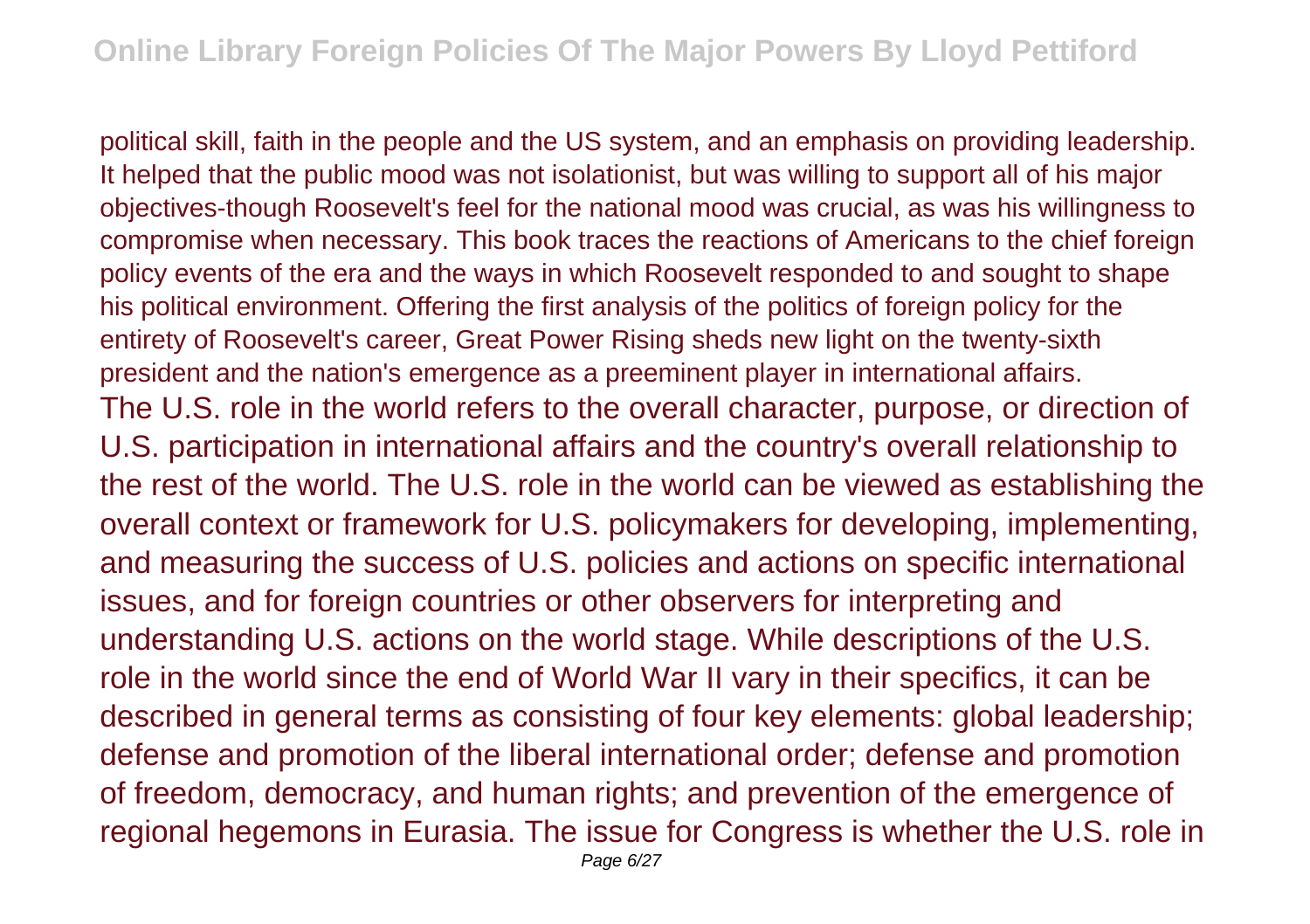the world is changing, and if so, what implications this might have for the United States and the world. A change in the U.S. role could have significant and even profound effects on U.S. security, freedom, and prosperity. It could significantly affect U.S. policy in areas such as relations with allies and other countries, defense plans and programs, trade and international finance, foreign assistance, and human rights. Some observers, particularly critics of the Trump Administration, argue that under the Trump Administration, the United States is substantially changing the U.S. role in the world. Other observers, particularly supporters of the Trump Administration, while acknowledging that the Trump Administration has changed U.S. foreign policy in a number of areas compared to policies pursued by the Obama Administration, argue that under the Trump Administration, there has been less change and more continuity regarding the U.S. role in the world. Some observers who assess that the United States under the Trump Administration is substantially changing the U.S. role in the worldparticularly critics of the Trump Administration, and also some who were critical of the Obama Administration-view the implications of that change as undesirable. They view the change as an unnecessary retreat from U.S. global leadership and a gratuitous discarding of long-held U.S. values, and judge it to be an unforced error of immense proportions-a needless and self-defeating squandering of Page 7/27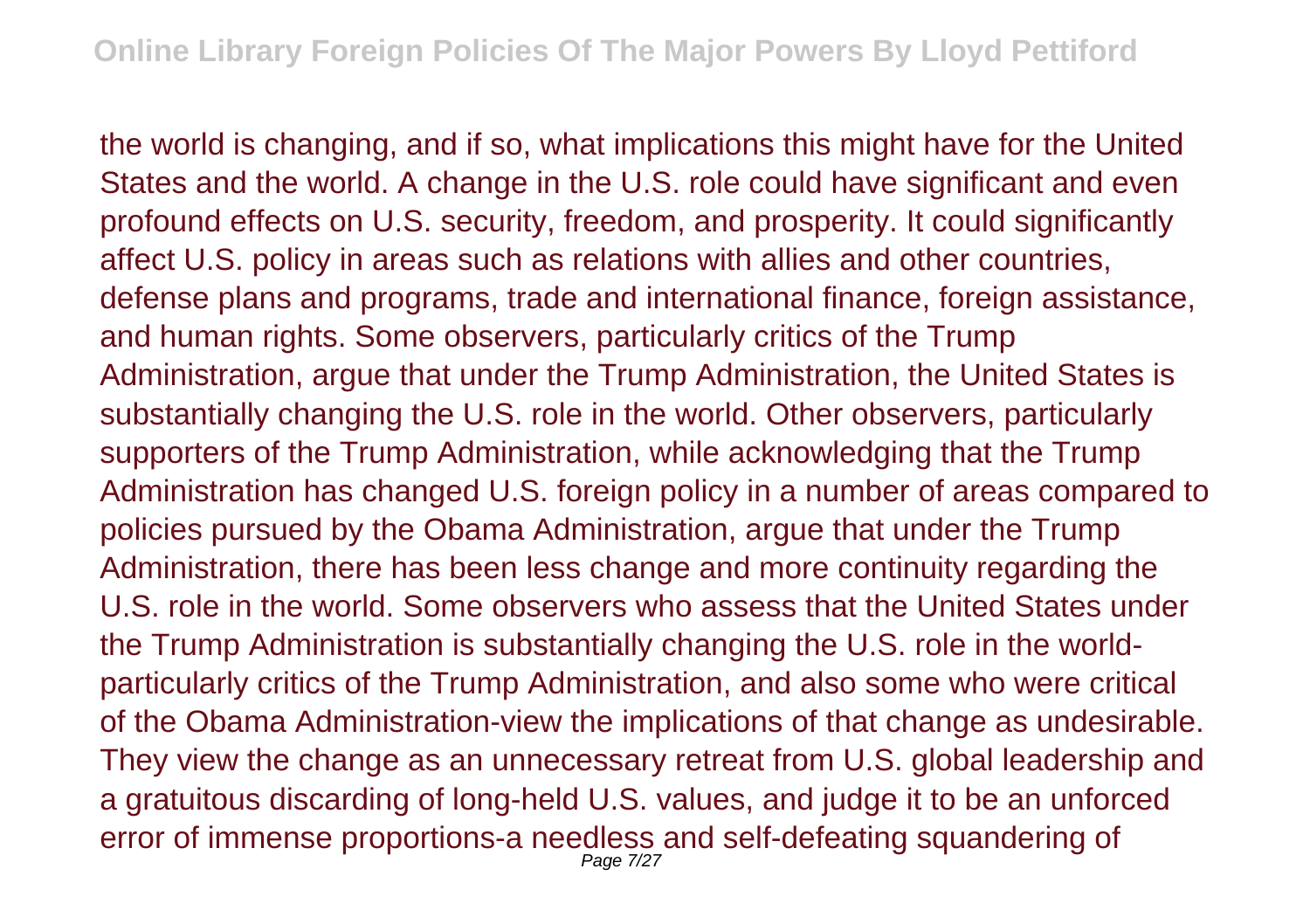something of great value to the United States that the United States had worked to build and maintain for 70 years. Other observers who assess that there has been a change in the U.S. role in the world in recent years-particularly supporters of the Trump Administration, but also some observers who were arguing even prior to the Trump Administration in favor of a more restrained U.S. role in the world-view the change in the U.S. role, or at least certain aspects of it, as helpful for responding to changed U.S. and global circumstances and for defending U.S. interests. Congress's decisions regarding the U.S role in the world could have significant implications for numerous policies, plans, programs, and budgets, and for the role of Congress relative to that of the executive branch in U.S. foreign policymaking.

This book studies how smaller Gulf states managed to increase their influence in the Middle East, oftentimes capitalising on their smallness as a foreign policy tool. By establishing a novel theoretical framework (the complex model of size), this study identifies specific ways in which material and perceptual smallness affect power, identity, regime stability and leverage in international politics. The small states of the Gulf (Bahrain, Kuwait, Oman, Qatar, and the United Arab Emirates) managed to build up considerable influence in regional politics in the last decade, although their size is still considered an essential, irresolvable Page 8/27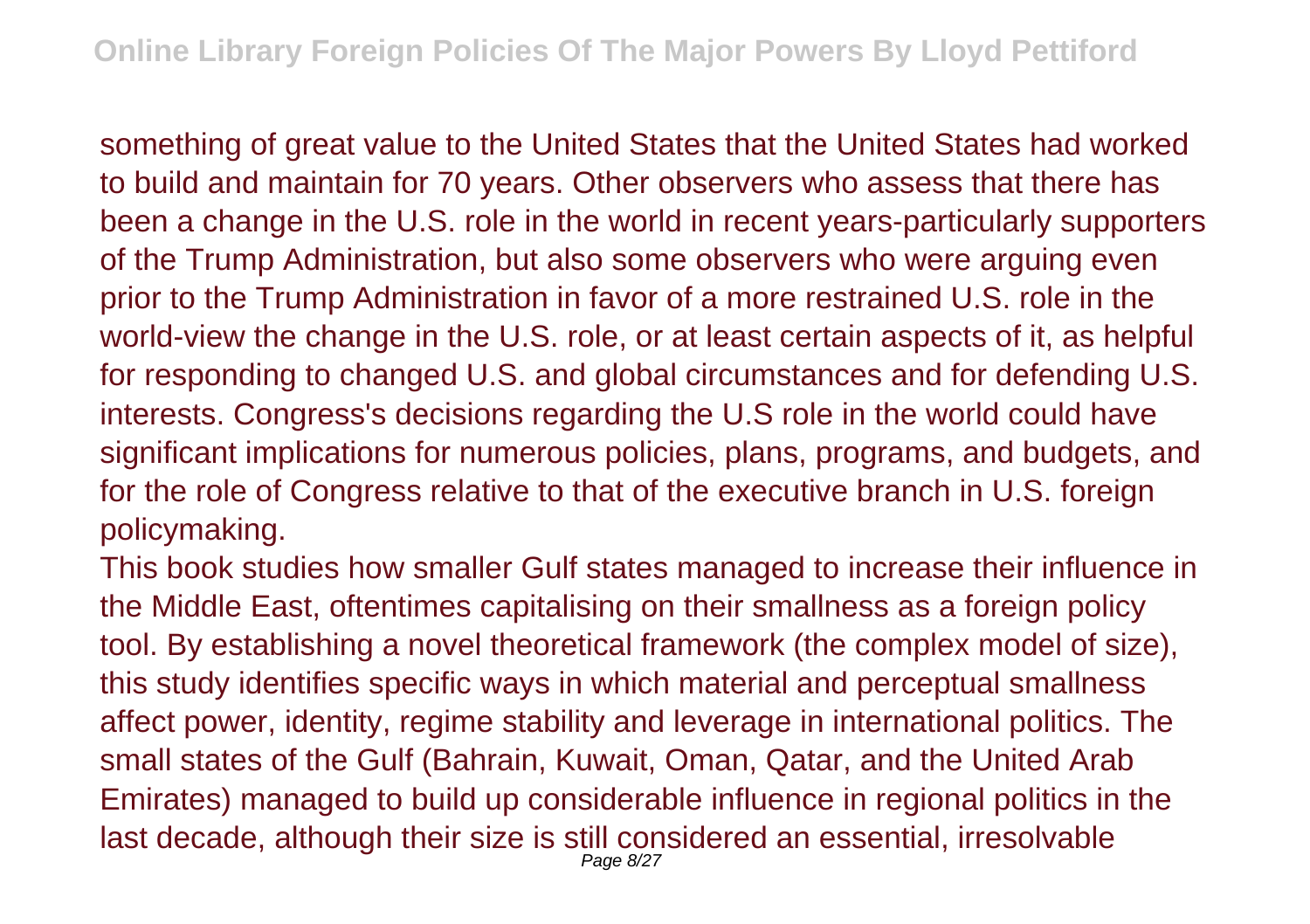weakness, which makes them secondary actors to great powers like Saudi Arabia or Iran. Breaking down explicit and implicit biases towards largeness, the book examines specific case studies related to foreign and security policy behaviour, including the Gulf wars, the Arab Uprisings, the Gulf rift, and the Abraham Accords. Analysing the often neglected small Gulf states, the volume is an important contribution to international relations theory making it a key resource for students and academics interested in small state studies, Gulf studies and political science of the Middle East.

The former Secretary of State under Richard Nixon argues that a coherent foreign policy is essential and lays out his own plan for getting the nation's international affairs in order.

The Historical Dictionary of British Foreign Policy provides an overview of the conduct of British diplomacy since the setting up of the Foreign Office in 1782. This is done through a chronology, an introductory essay, appendixes, an extensive bibliography, and over 300 cross-referenced dictionary entries on British prime ministers, foreign secretaries, foreign office staff and leading diplomats, but also on related military and political-economic aspects. This book is an excellent access point for students, researchers, and anyone wanting to know more about British foreign policy. Page 9/27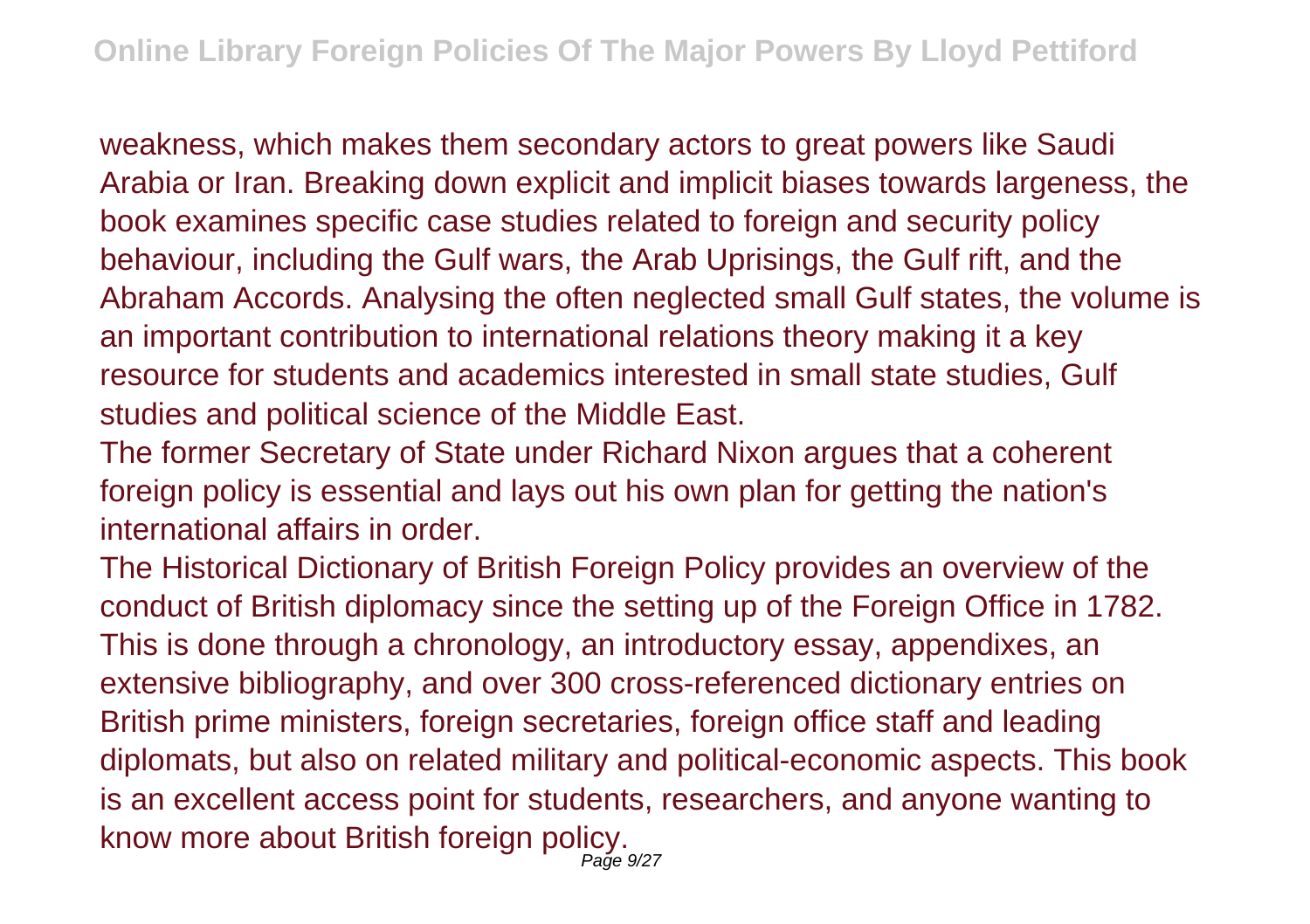To say that the world changed drastically on 9/11 has become a truism and even a cliché. But the incontestable fact is that a new era for both the world and US foreign policy began on that infamous day and the ramifications for international politics have been monumental. In this book, one of the leading thinkers in international relations, Robert Jervis, provides us with several snapshots of world politics over the past few years. Jervis brings his acute analysis of international politics to bear on several recent developments that have transformed international politics and American foreign policy including the War on Terrorism; the Bush Doctrine and its policies of preventive war and unilateral action; and the promotion of democracy in the Middle East (including the Iraq War) and around the world. Taken together, Jervis argues, these policies constitute a blueprint for American hegemony, if not American empire. All of these events and policies have taken place against a backdrop equally important, but less frequently discussed: the fact that most developed nations, states that have been bitter rivals, now constitute a "security community" within which war is unthinkable. American Foreign Policy in a New Era is a must read for anyone interested in understanding the policies and events that have shaped and are shaping US foreign policy in a rapidly changing and still very dangerous world. This updated and expanded 3rd edition of Chinese Foreign Policy seeks to Page 10/27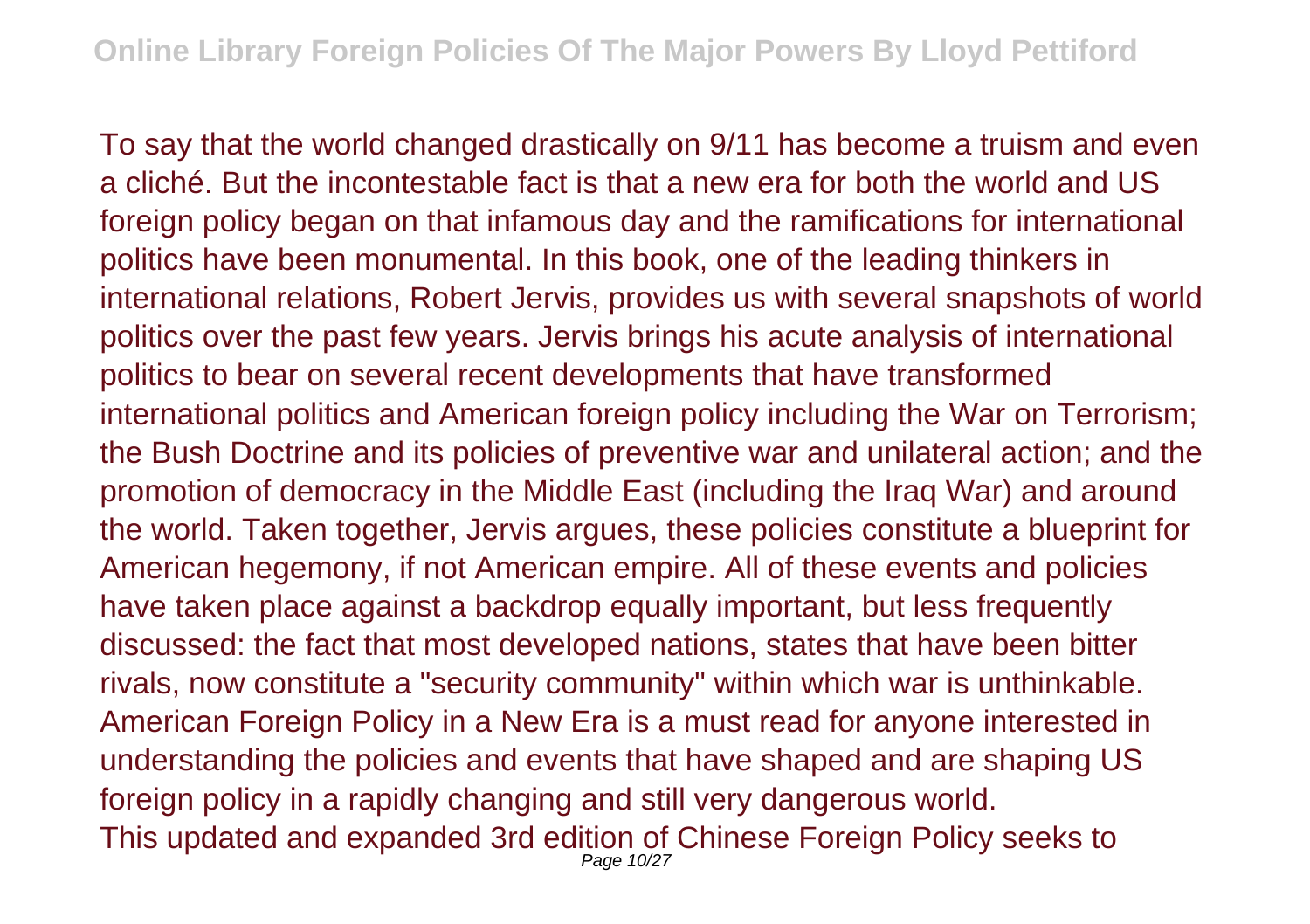explain the processes, actors and current history behind China's international relations, as well as offering an in-depth look at the key areas of China's modern global relations. Among the key issues are: The expansion of Chinese foreign policy from regional to international interests China's growing economic power in an era of global financial uncertainty Modern security challenges, including maritime security, counter-terrorism and protection of overseas economic interests The shifting power relationship with the United States, as well as with the European Union, Russia and Japan. China's engagement with a growing number of international and regional institutions and legal affairs The developing great power diplomacy of China New chapters address not only China's evolving foreign policy interests but also recent changes in the international system and the effects of China's domestic reforms. In response to current events, sections addressing Chinese trade, bilateral relations, and China's developing strategic interest in Russia and the Polar Regions have be extensively revised and updated. This book will be essential reading for students of Chinese foreign policy and Asian international relations, and highly recommended for students of diplomacy, international security and IR in general.

This book explores the emerging challenges to foreign policymaking in liberal democracies and the adequacy of the 'marketplace of ideas' in responding to Page 11/27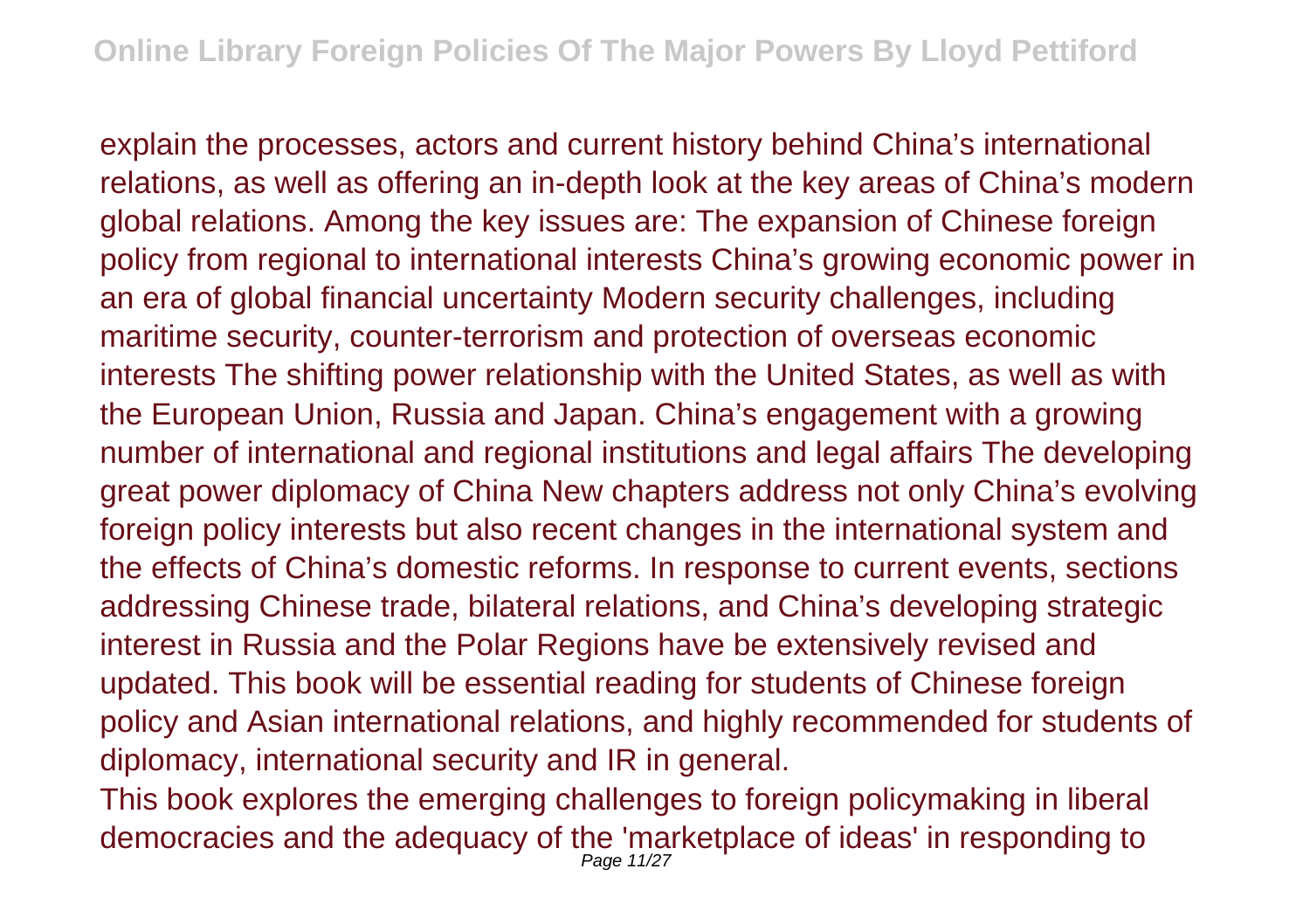these challenges. Looking at foreign policy challenges as diverse as democratization, globalization and climate change, from the role of values in environmental debate to the Iraq invasion and the war on drugs, the contributors critically examine how key global issues are framed in public debate across three of the world's most mature liberal democracies: the US, the UK, and Australia. The book contributes to a better understanding of the limits of the 'marketplace of ideas' in helping to produce wise and accountable policy, and how those limits may soon be overcome. Examining how key global issues are framed in foreign policy debate across a range of liberal democratic societies, this book will strongly appeal to academics and students with an interest in international relations, policymaking and politics, as well as to governmental and think tank policymakers and advisors.

World War I constituted a milestone in the development of the United States as a world power. As the European powers exhausted themselves during the conflict, the U.S. government deployed its growing economic leverage, its military might, and its diplomacy to shape the outcome of the war and to influence the future of international relations. In The Great War and American Foreign Policy, 1914-1924, Robert E. Hannigan challenges the conventional belief that the United States entered World War I only because its hand was forced, and he Page 12/27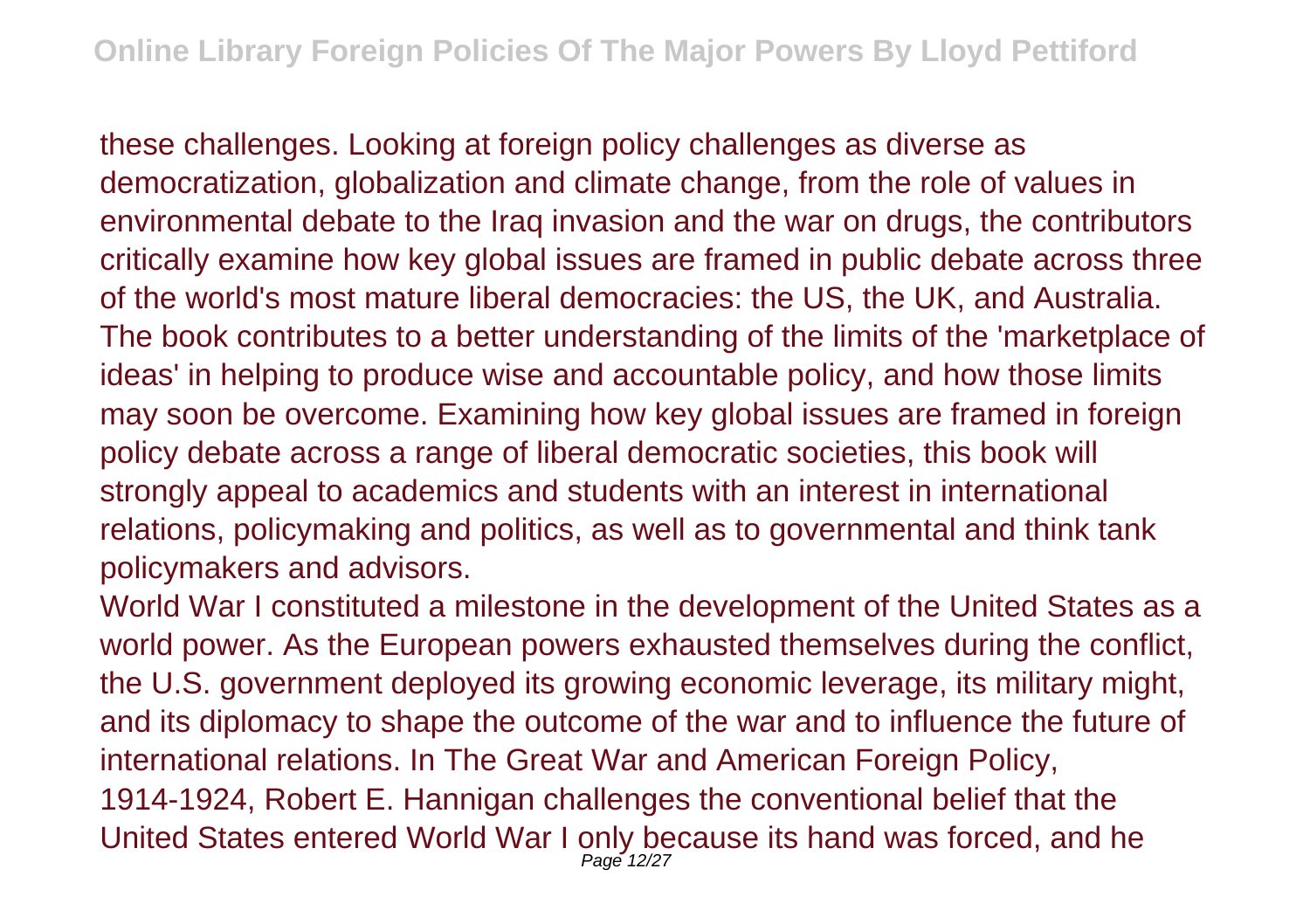disputes the claim that Washington was subsequently driven by a desire to make the world "safe for democracy." Democratic President Woodrow Wilson's rhetoric emphasized peace, self-determination, and international cooperation. But his foreign policy, Hannigan claims, is better understood if analyzed against the backdrop of American policy—not only toward Europe, but also toward East Asia and the rest of the western hemisphere—as it had been developing since the turn of the twentieth century. On the broadest level, Wilson sought to shore up and stabilize an international order promoted and presided over by London since the early 1800s, this in the conviction that under such conditions the United States would inevitably ascend to a global position comparable to, if not eclipsing, that of Great Britain. Hannigan argues, moreover, that these fundamental objectives continued to guide Wilson's Republican successors in their efforts to stabilize the postwar world. The book reexamines the years when the United States was ostensibly neutral (1914-17), the subsequent period of American military involvement (1917-18), the Paris Peace Conference of 1919, the ensuing battle for ratification of the Treaty of Versailles (in 1919-20), and the activities of Wilson's successors—culminating with the Dawes Plan of 1924. Widely regarded as the most comprehensive comparative foreign policy text, Foreign Policy in Comparative Perspective has been completely updated in this Page 13/27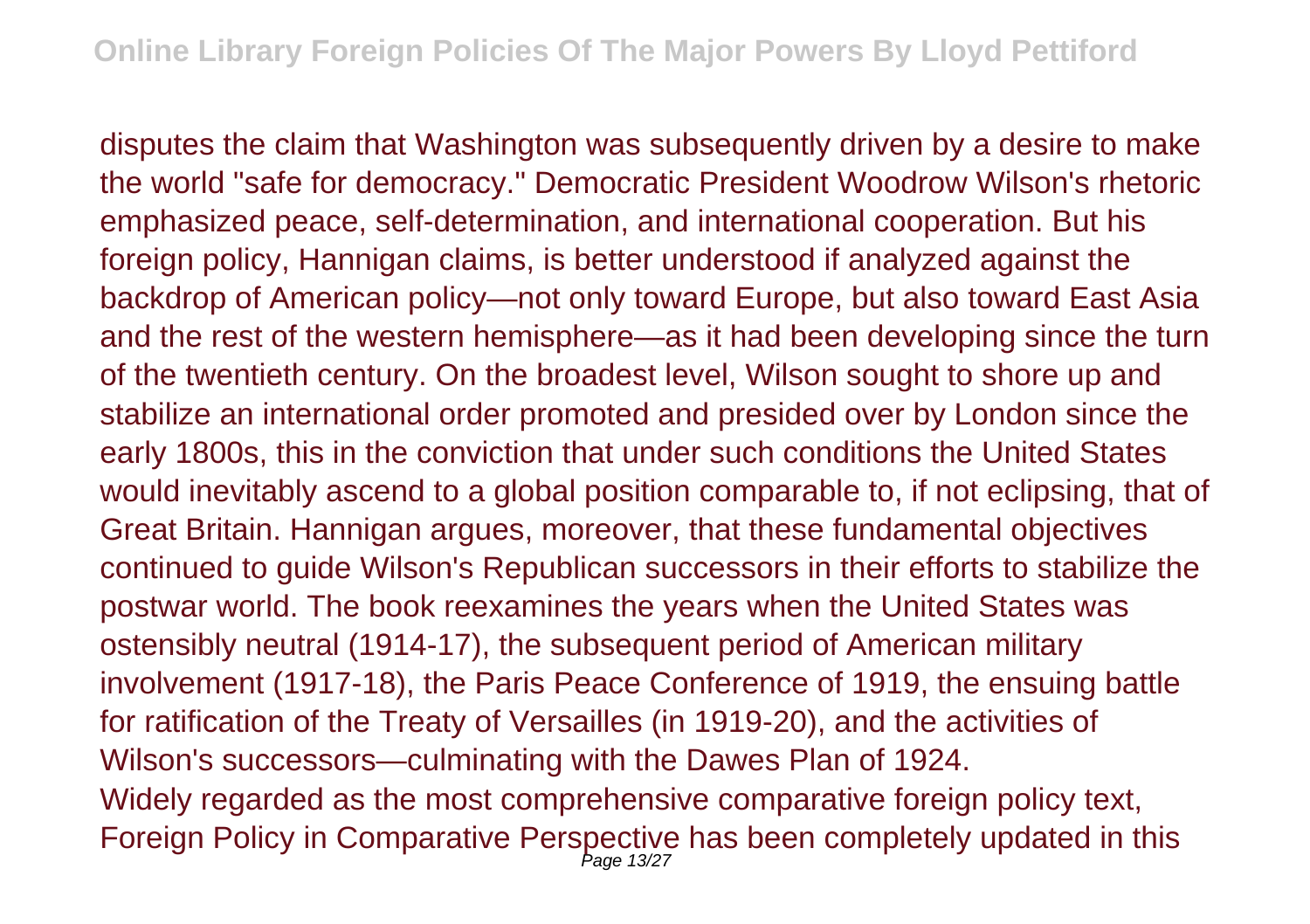much-anticipated second edition. Exploring the foreign policies of thirteen nations—both major and emerging players, and representing all regions of the world—chapter authors link the study of international relations to domestic politics, while treating each nation according to individual histories and contemporary dilemmas. The book's accessible theoretical framework is designed to enable comparative analysis, helping students discern patterns to understand why a state acts as it does in foreign affairs.

Integrating theory and case studies, this cogent text explores the processes and factors that shape foreign policy. Following a levels-of-analysis organization, Neack considers all elements that influence foreign policy, including the role of leaders, bargaining, national image, political culture, public opinion, the media, and nonstate actors.

For those who need a rapid yet thorough understanding of the foreign policies of the major powers, these volumes - which cover the USA, Soviet Union and present-day Russia, China, Japan and the EU - form a comprehensive account of the major debates and developments of the world's major powers. The extent of Europe's influence in the twenty-first century is one of the fundamental questions in a rapidly changing world order. How much does Europe still matter in geostrategic affairs? Will the Europeans seek more international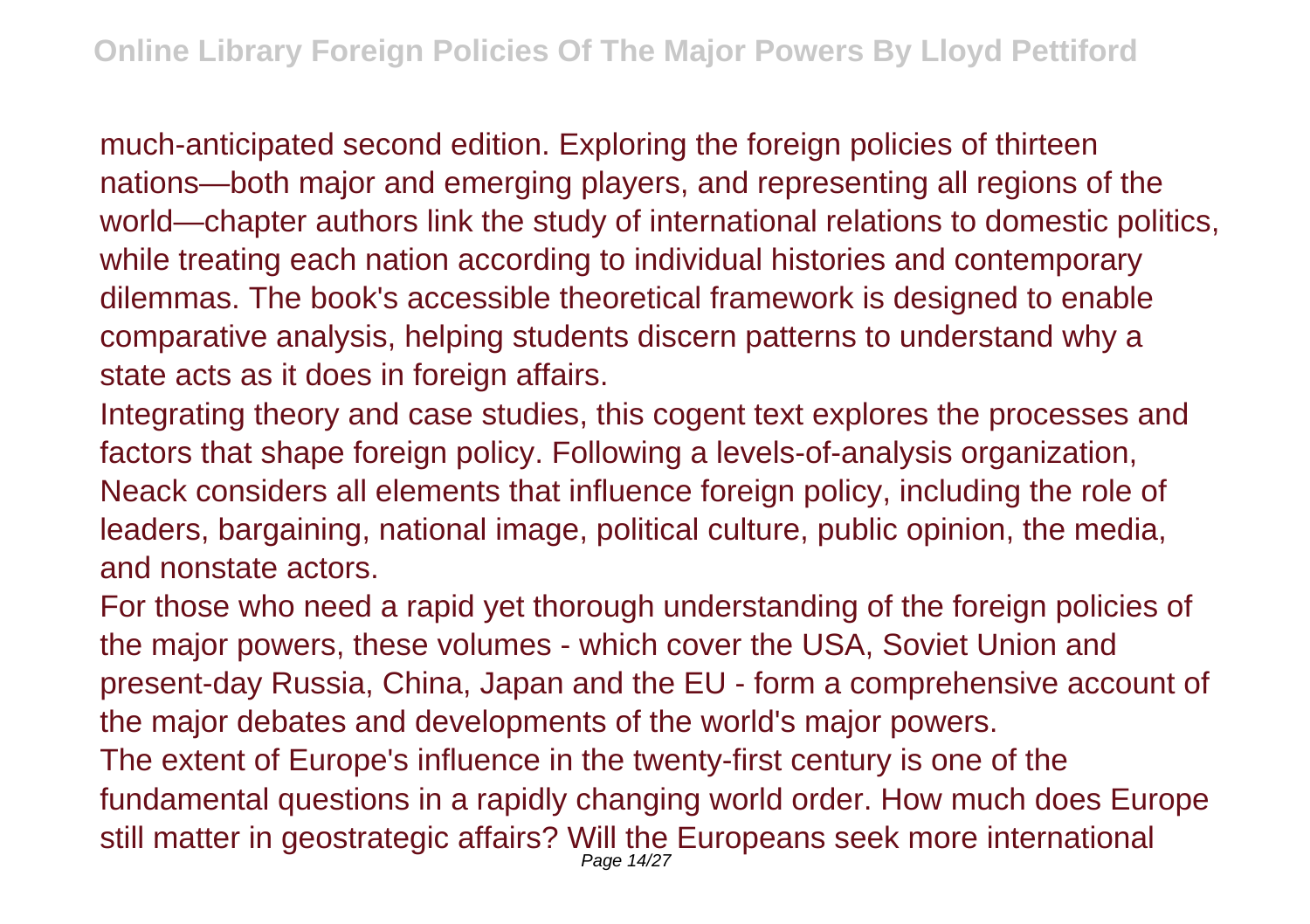clout and be willing to pay the price for it? Above all, will the European-American partnership prosper or weaken? In the only comprehensive study available on the subject, leading international experts explore these vital questions for global peace and security. The book includes authoritative chapters on the foreign policies of the major European countries, of the European Union, and of Europe toward key regions and countries—especially the United States, Russia, China, and the Middle East. Contributions by: Krzysztof Bobinski, Mark Gilbert, David Shambaugh, Philip Stephens, Paul Taylor, Ronald Tiersky, Nathalie Tocci, John Van Oudenaren, Benedetta Voltolini, and Helga A. Welsh.

The global implications of China's rise as a global actor In 2005, a senior official in the George W. Bush administration expressed the hope that China would emerge as a "responsible stakeholder" on the world stage. A dozen years later, the Trump administration dramatically shifted course, instead calling China a "strategic competitor" whose actions routinely threaten U.S. interests. Both assessments reflected an underlying truth: China is no longer just a "rising" power. It has emerged as a truly global actor, both economically and militarily. Every day its actions affect nearly every region and every major issue, from climate change to trade, from conflict in troubled lands to competition over rules that will govern the uses of emerging technologies. To better address the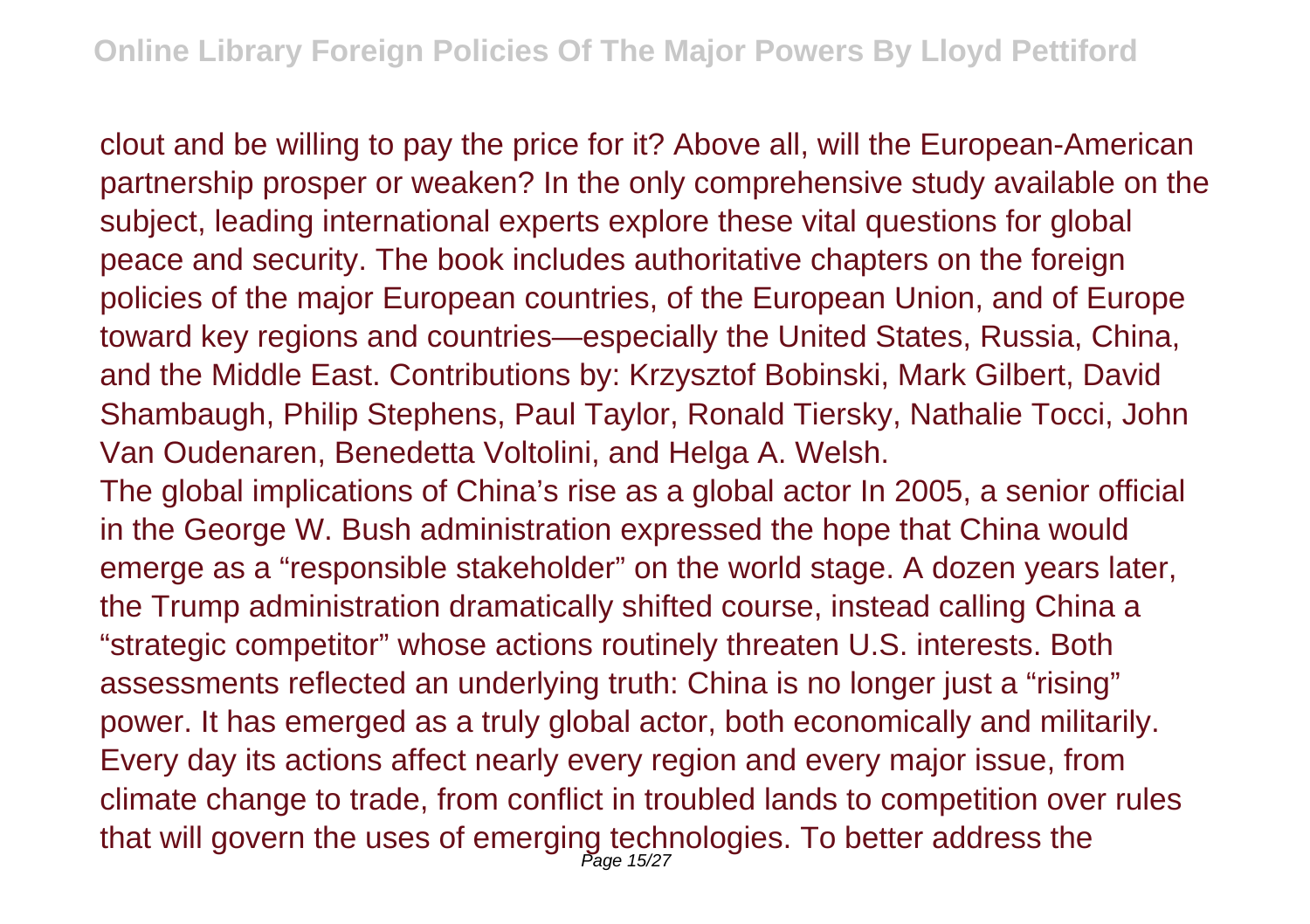implications of China's new status, both for American policy and for the broader international order, Brookings scholars conducted research over the past two years, culminating in a project: Global China: Assessing China's Growing Role in the World. The project is intended to furnish policy makers and the public with hard facts and deep insights for understanding China's regional and global ambitions. The initiative draws not only on Brookings's deep bench of China and East Asia experts, but also on the tremendous breadth of the institution's security, strategy, regional studies, technological, and economic development experts. Areas of focus include the evolution of China's domestic institutions; great power relations; the emergence of critical technologies; Asian security; China's influence in key regions beyond Asia; and China's impact on global governance and norms. Global China: Assessing China's Growing Role in the World provides the most current, broad-scope, and fact-based assessment of the implications of China's rise for the United States and the rest of the world. A comprehensive account of ideology and its role in the foreign policy of the United States of America, this book investigates the way United States foreign policy has been understood, debated and explained in the period since the US emerged as a global force, on its way to becoming the world power. Starting from the premise that ideologies facilitate understanding by providing explanatory Page 16/27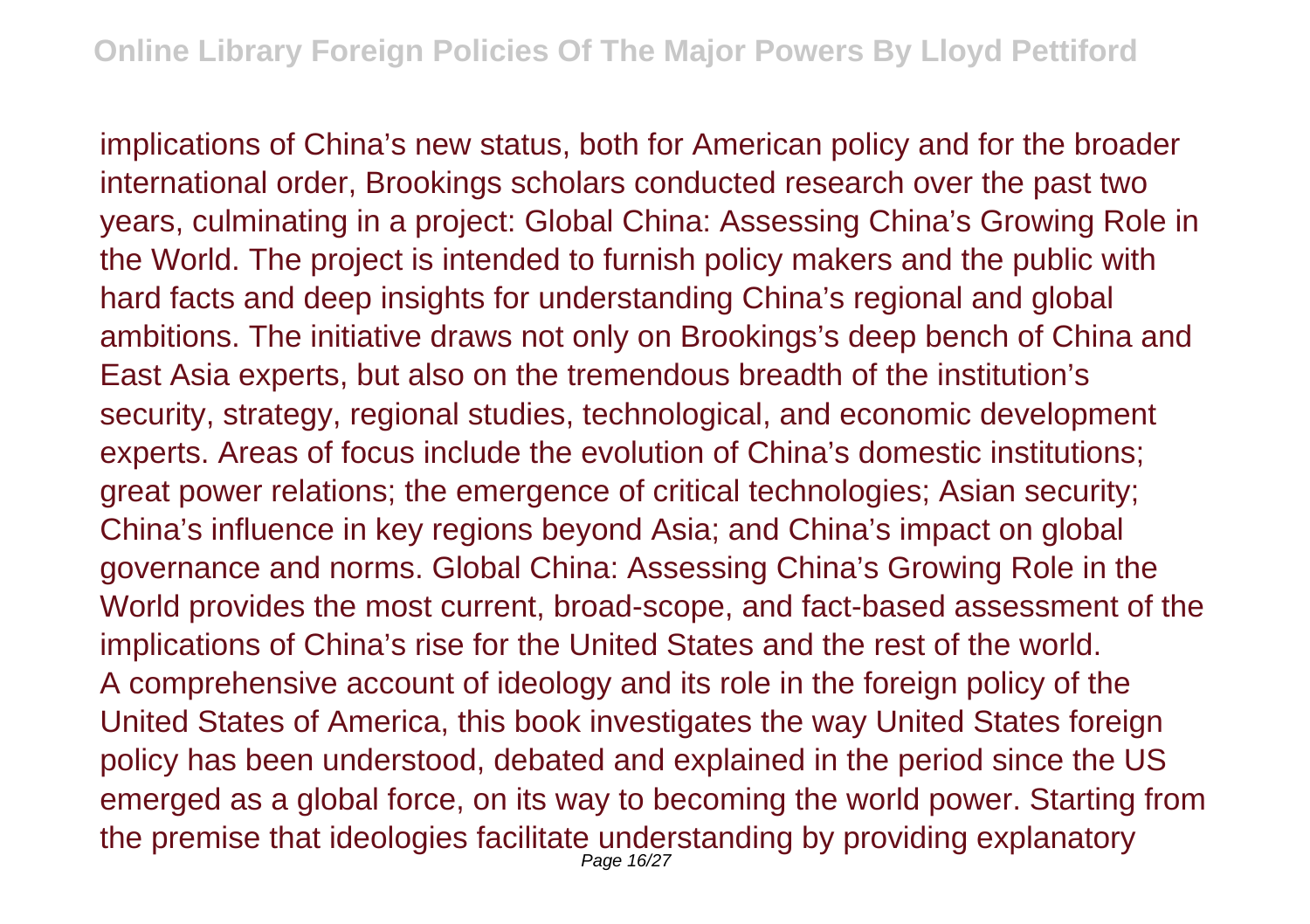patterns or frameworks from which meaning can be derived, the authors study the relationship between ideology and foreign policy, demonstrating the important role ideas have played in US foreign policy. Drawing on a range of US administrations, they consider key speeches and doctrines, as well as private conversations, and compare rhetoric to actions in order to demonstrate how particular sets of ideas – that is, ideologies – from anti-colonialism and anticommunism to neo-conservatism mattered during specific presidencies and how US foreign policy was projected, explained and sustained from one administration to another. Bringing a neglected dimension into the study of US foreign policy, this book will be of great interest to students and researchers of US foreign policy, ideology and politics.

During the last two decades the study of European foreign policy has experienced remarkable growth, presumably reflecting a more significant international role of the European Union. The Union has significantly expanded its policy portfolio and though empty symbolic politics still exists, the Union's international relations have become more substantial and its foreign policy more focused. European foreign policy has become a dynamic policy area, being adapted to changing challenges and environments, such as the Arab Spring, new emerging economies/powers; the crisis of multilateralism and much more. The Page 17/27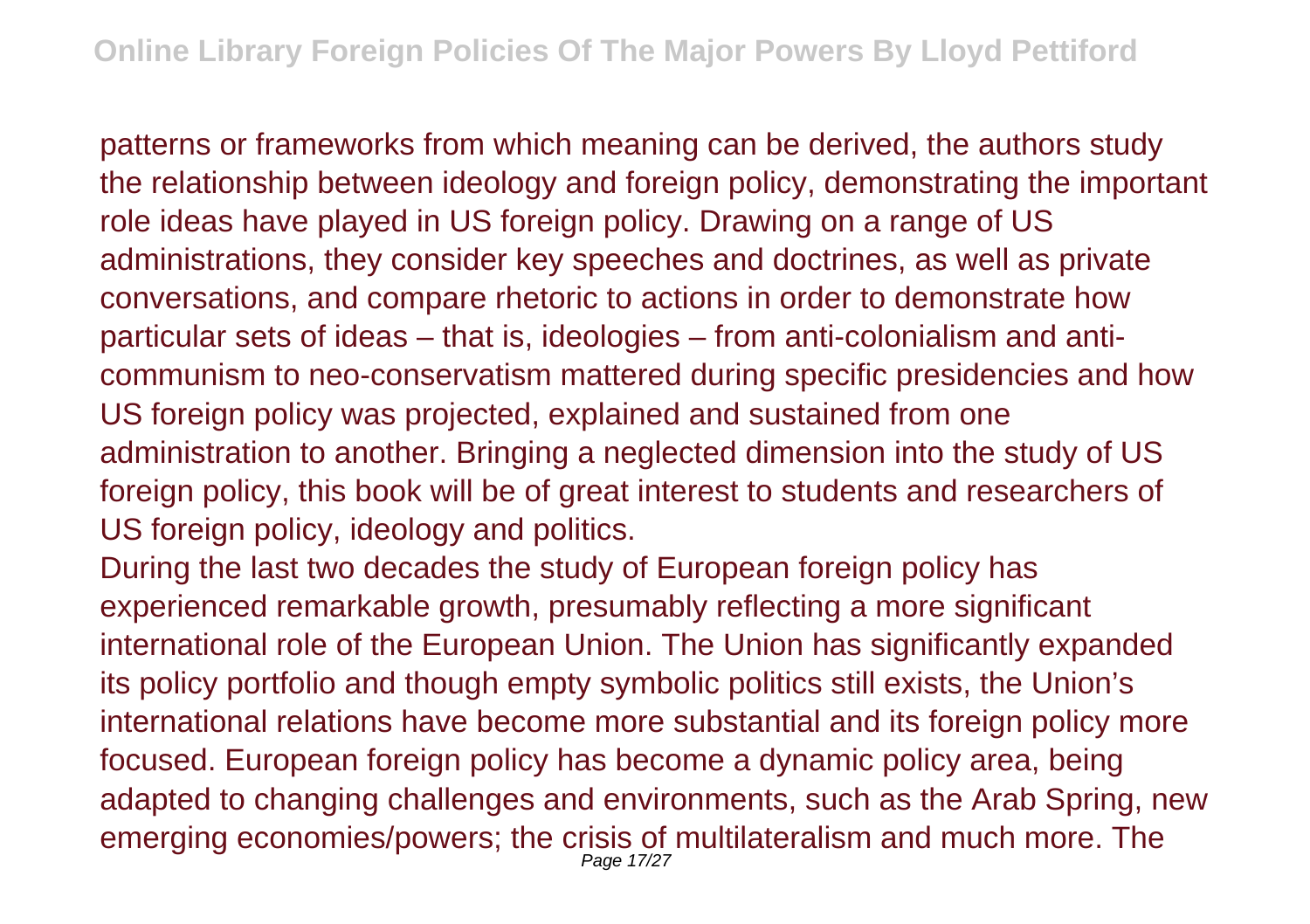SAGE Handbook of European Foreign Policy, Two-Volume set, is a major reference work for Foreign Policy Programmes around the world. The Handbook is designed to be accessible to graduate and postgraduate students in a wide variety of disciplines across the humanities and social sciences. Both volumes are structured to address areas of critical concern to scholars at the cutting edge of all major dimensions of foreign policy. The volumes are composed of original chapters written specifically to the following themes: · Research traditions and historical experience · Theoretical perspectives · EU actors · State actors · Societal actors  $\cdot$  The politics of European foreign policy  $\cdot$  Bilateral relations  $\cdot$ Relations with multilateral institutions · Individual policies · Transnational challenges The Handbook will be an essential reference for both advanced students and scholars.

The book presents the views of leading Chinese and American scholars working in the fields of Chinese foreign policy, national security and international political economy. It seeks to challenge the conventional wisdom about China's recent rise, contending it is a much more complex and contested trend than it has often been portrayed to be.

A trio of prominent foreign policy experts present the first serious book-length appraisal of Barack Obama's foreign policy, arguing that Obama thus far has, above all, been a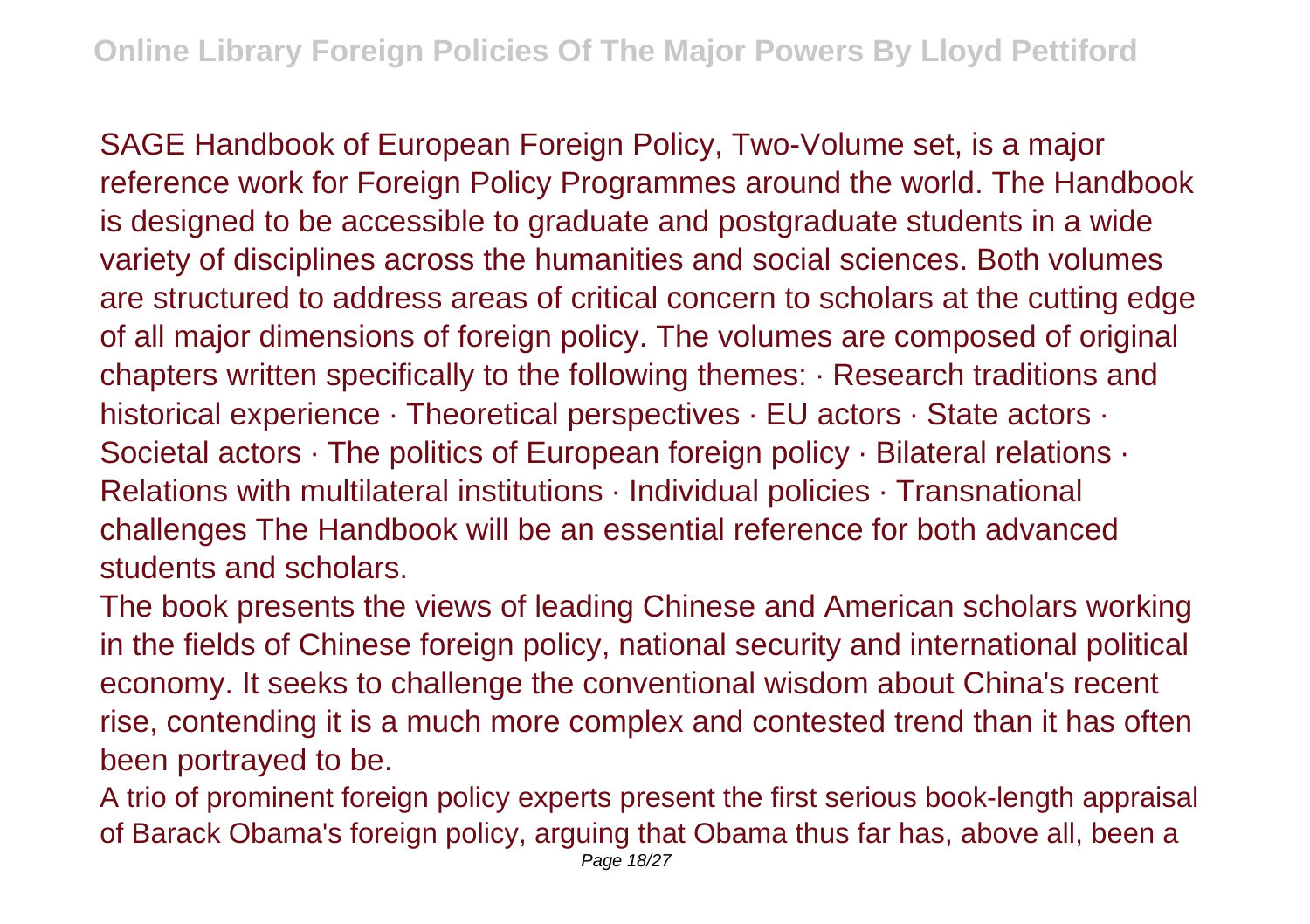foreign policy pragmatist, tackling one issue at a time in a thoughtful way. Why do states similar in size, resources and capabilities significantly differ in their basic orientations and actions across major domains in foreign policy, security and defense? This book addresses this important question by analyzing the major differences between the foreign policies of France and Germany over extended periods of time. Most Americans assume that U.S. foreign policy is determined by democratically elected leaders who define and protect the common good of the citizens and the nation they represent. Increasingly, this conventional wisdom falls short of explaining the real climate in Washington. Well organized private-interest groups are capitalizing on Americans' ignorance of world politics to advance their own agendas. Supported by vast economic resources and powerful lobbyists, these groups thwart the constitutional checks and balances designed to protect the U.S. political system, effectively bullying or buying our national leaders. Lawrence Davidson traces the history, evolution, and growing influence of these private organizations from the nation's founding to the present, and he illuminates their profoundly disturbing impact on the direction of U.S. foreign policy. Foreign Policy, Inc.: Privatizing America's National Interest demonstrates how economic interest groups once drove America's westward expansion and designed the nation's overseas imperial policies. Using the contemporary Cuba and Israel lobbies as examples, Davidson then describes the emergence of political lobbies in the twentieth century and shows how diverse groups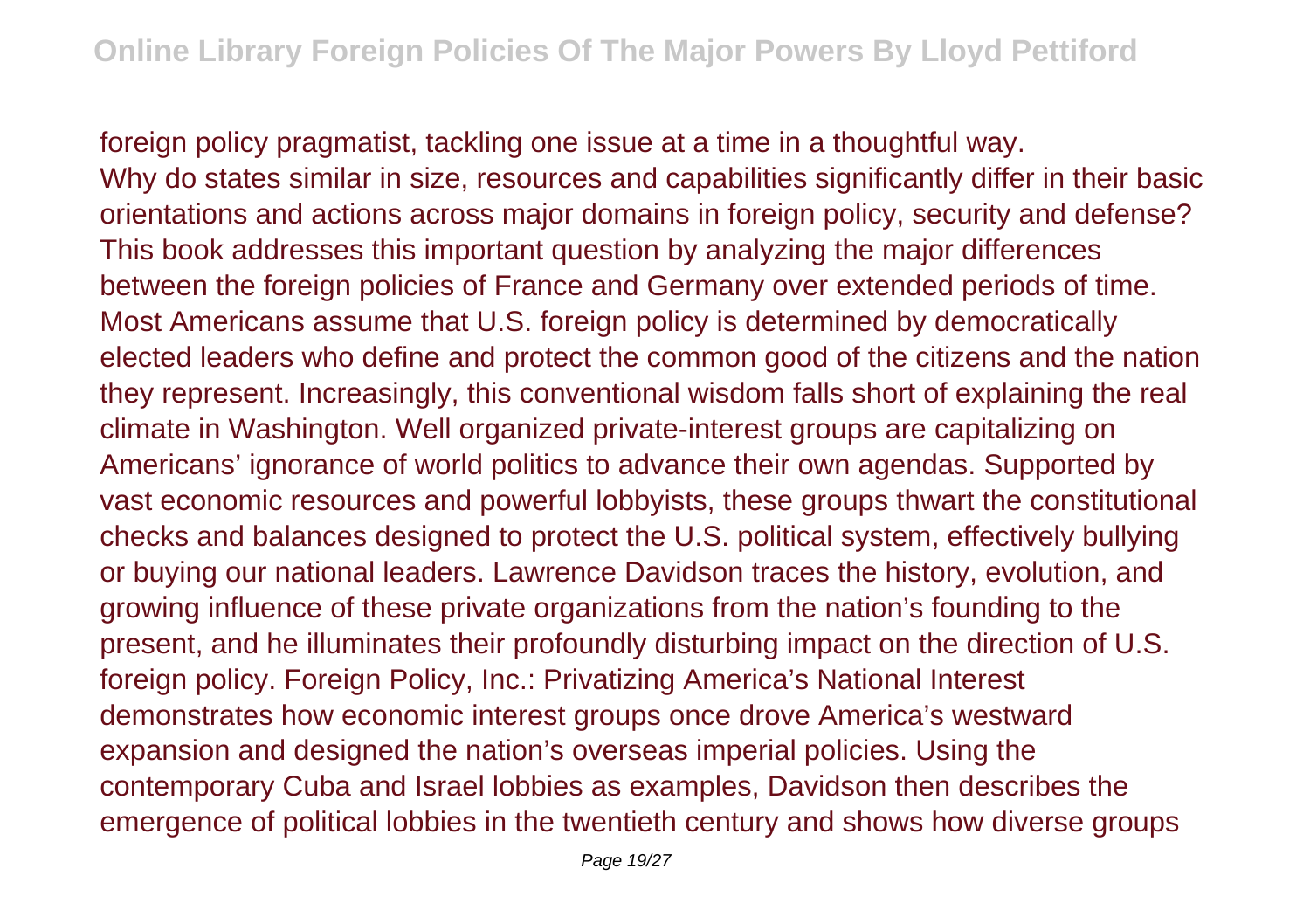with competing ethnic and religious agendas began to organize and shape American priorities abroad. Despite the troubling influence of these specialized lobbies, many Americans remain indifferent to the hijacking of American foreign policy. Americans' focus on local events and their lack of interest in international affairs renders them susceptible to media manipulation and prevents them from holding elected officials accountable for their ties to lobbies. Such mass indifference magnifies the power of these wealthy special interest groups and permits them to create and implement American foreign policy. The result is that the global authority of the United States is weakened, its integrity as an international leader is compromised, and its citizens are endangered. Debilitated by two wars, a tarnished global reputation, and a plummeting economy, Americans, Davidson insists, can no longer afford to ignore the realities of world politics. On its current path, he predicts, America will cease to be a commonwealth of individuals but instead will become an amoral assembly of competing interest groups whose policies and priorities place the welfare of the nation and its citizens in peril.

This thoughtful and balanced text examines the development of Russian foreign policy since the end of the Cold War. Jeffrey Mankoff argues that Russia's more assertive behavior since Vladimir Putin became president in 2000 has resulted from both a deepseated consensus among its elite about Russia's identity and interests as well as a favorable convergence of events-including the persistence of high energy prices and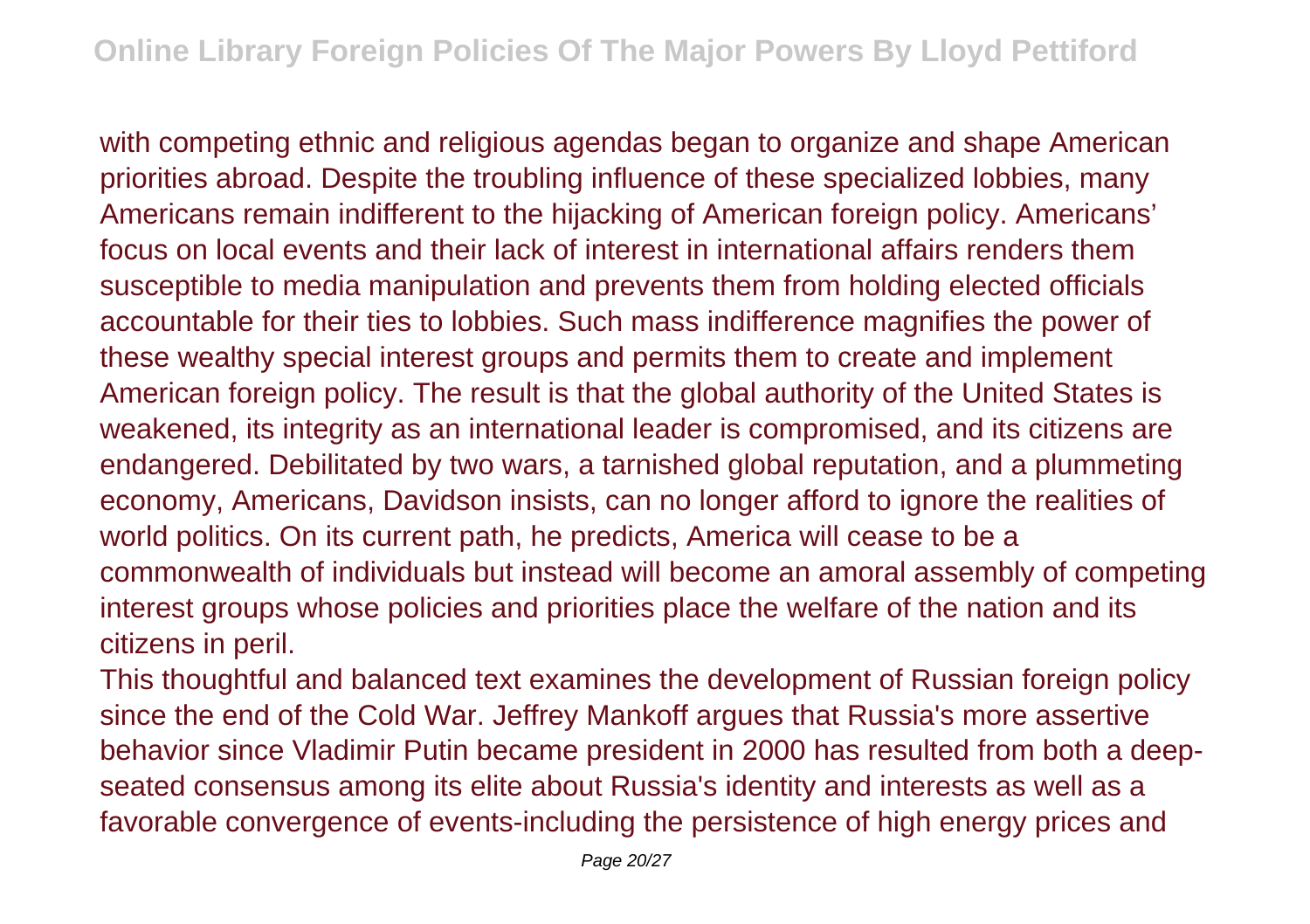the check on U.S. power resulting from the wars in Iraq and Afghanistan. Because these factors are the result of long-term trends, the author argues that there is little reason to.

A rising China, climate change, terrorism, a nuclear Iran, a turbulent Middle East, and a reckless North Korea all present serious challenges to America's national security. But it depends even more on the United States addressing its burgeoning deficit and debt, crumbling infrastructure, second class schools, and outdated immigration system. While there is currently no great rival power threatening America directly, how long this strategic respite lasts, according to Council on Foreign Relations President Richard N. Haass, will depend largely on whether the United States puts its own house in order. Haass lays out a compelling vision for restoring America's power, influence, and ability to lead the world and advocates for a new foreign policy of Restoration that would require the US to limit its involvement in both wars of choice, and humanitarian interventions. Offering essential insight into our world of continual unrest, this new edition addresses the major foreign and domestic debates since hardcover publication, including US intervention in Syria, the balance between individual privacy and collective security, and the continuing impact of the sequester.

In a truly contemporary analysis of Moscow's relations with its neighbors and other strategic international actors, Nikolas K. Gvosdev and Christopher Marsh use a comprehensive vectors approach, dividing the world into eight geographic zones. Each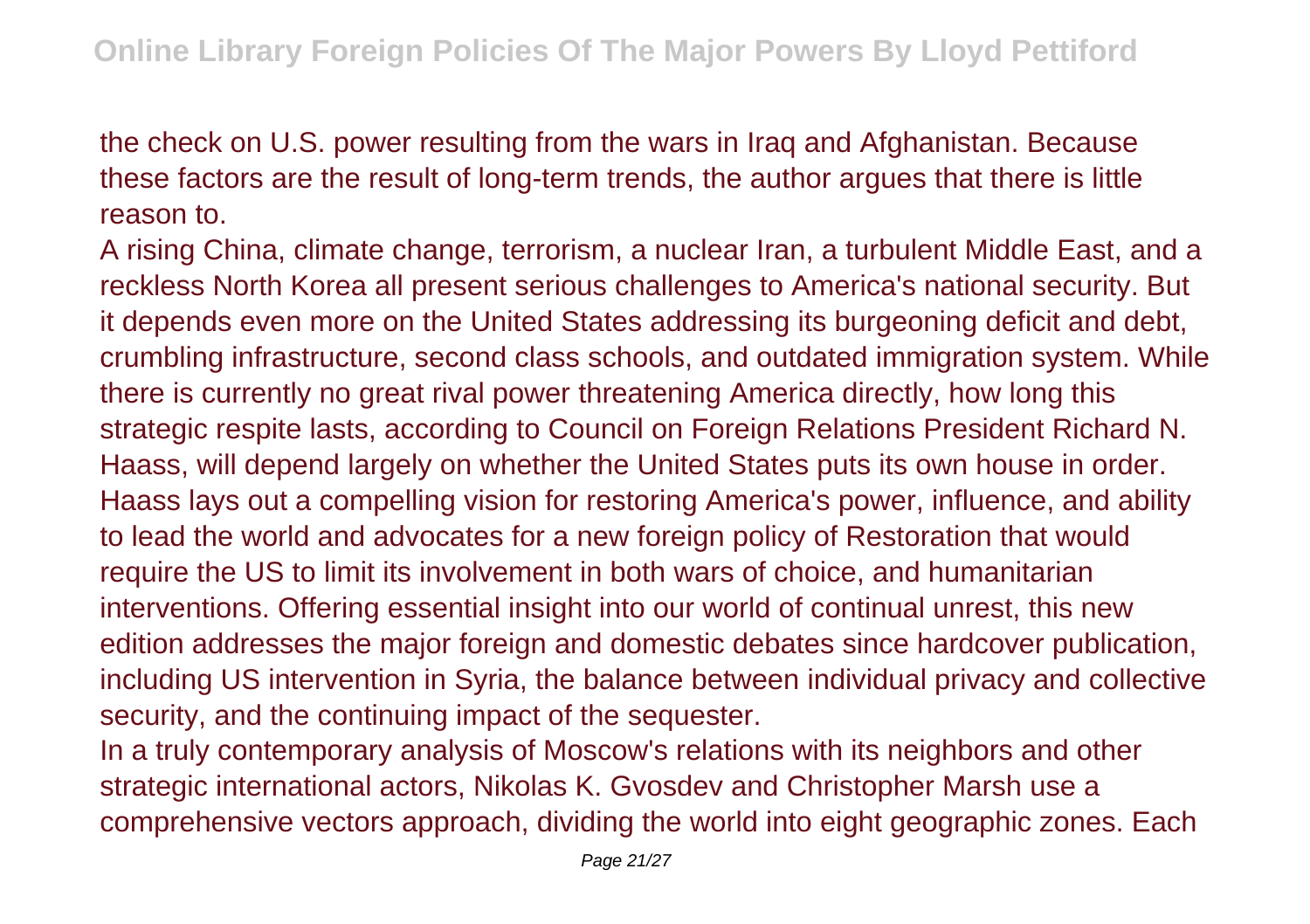vector chapter looks at the dynamics of key bilateral relationships while highlighting major topical issues—oil and energy, defense policy, economic policy, the role of international institutions, and the impact of major interest groups or influencers—demonstrating that Russia formulates multiple, sometimes contrasting, foreign policies. Providing rich historical context as well as exposure to the scholarly literature, Russian Foreign Policy: Interests, Vectors, and Sectors offers an incisive look at how and why Russia partners with some states while it counter-balances others. Once lived a powerful and rich man called Blue Beard. Can you guess why? Well of course because of his beard that was strangely blue. The man himself was also a bit strange, even frightening. He married several times but each time his wife disappeared into thin air. He decided to remarry again and he chose one of his neighbor's daughters. Some time passed by and the rich man was about to leave the country. He left his wife a magical key which opened every door in the castle but one. The girl was not allowed to try to enter it. However her curiosity prevailed and she opened the door. What did she see there and will her husband find out that she disobeyed? "Blue Beard" holds the answers. Charles Perrault (1628-1703) was a French author. He is known for being a pioneer of the fairy tale genre, deriving his stories from traditional folk tales. His most famous stories include "Puss in Boots", "Little Red Riding Hood", "Sleeping Beauty", and "Cinderella". His stories have been adapted to stage and screen countless times, most notably by Disney with classic animated films like "Sleeping Beauty" and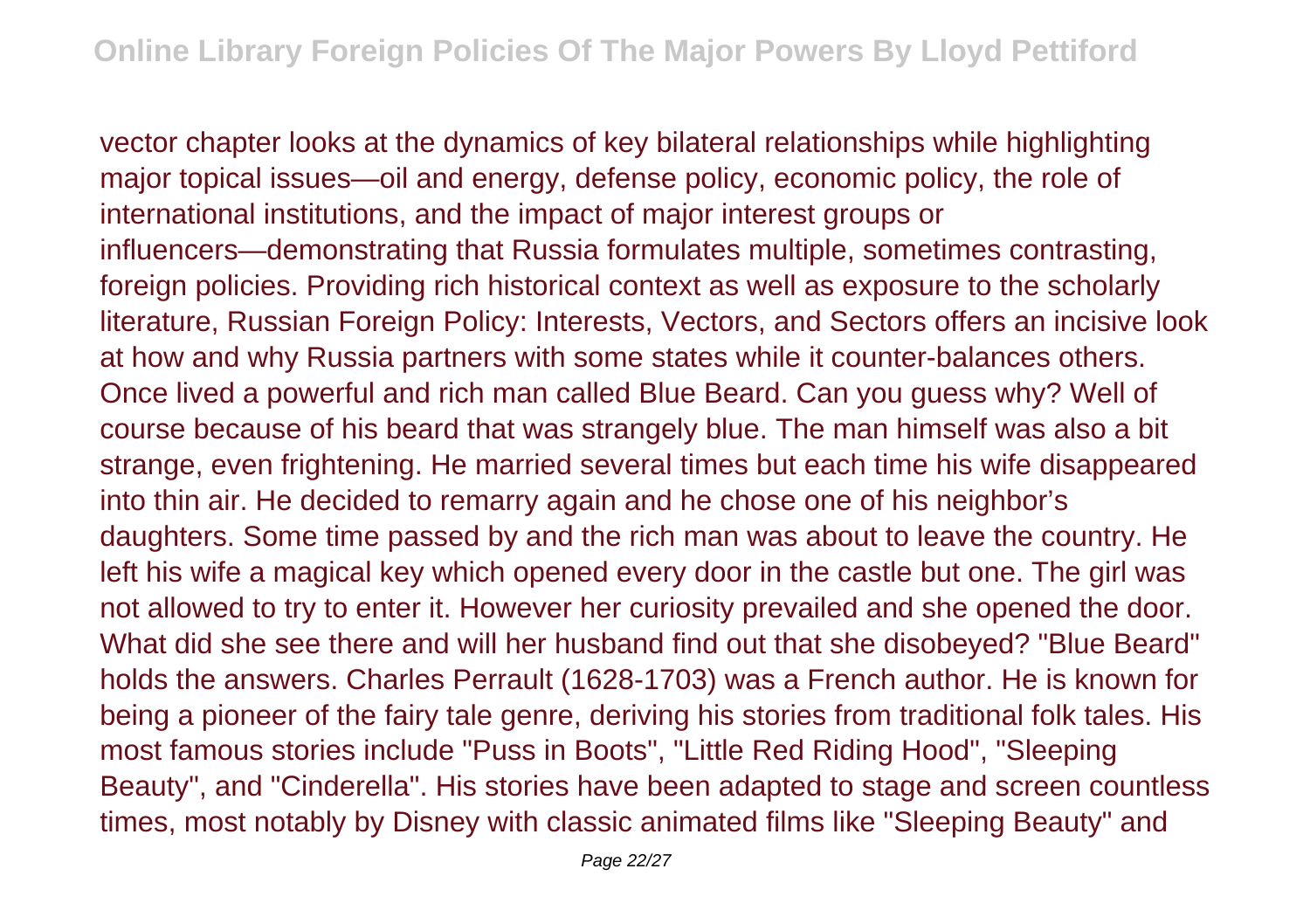"Cinderella". His story "Puss in Boots" was the basis for the character from the animated films "Shrek 2" and "Puss in Boots".

This book throws light on whether Asian values constitute a specific genre that differentiates Asia from the West and feeds into its nations' foreign policies, and whether there is a basic difference of opinion on values or merely an aspect of contemporary power politics.

This comprehensive text analyzes the foreign policies of eighteen countries in Latin America and the Caribbean. First assessing the state of the discipline, the introduction develops a common framework that compares the relevant explanatory weight of foreign policy determinants at the individual, state, and international level for each country. Case studies include the major regional powers such as Mexico, Brazil, and Argentina, as well as lessstudied players such as the Dominican Republic, Ecuador, and Uruguay. With its focused analytical questions and rich empirical description, this book allows readers to develop sustained comparisons across the full spectrum of Latin American foreign policy. The US in the 1990s faces a changed world, a world that calls for new perspectives on foreign policy. The authors examine many of the critical questions that American policymakers will face in coming years, including: how should the US react to Gorbachev's reforms of the Soviet Union?

This book presents a general explanation of how states develop their foreign policy. The theory stands in contrast to most approaches--which assume that states want to maximize security--by assuming that states pursue two things, or goods, through their foreign policy: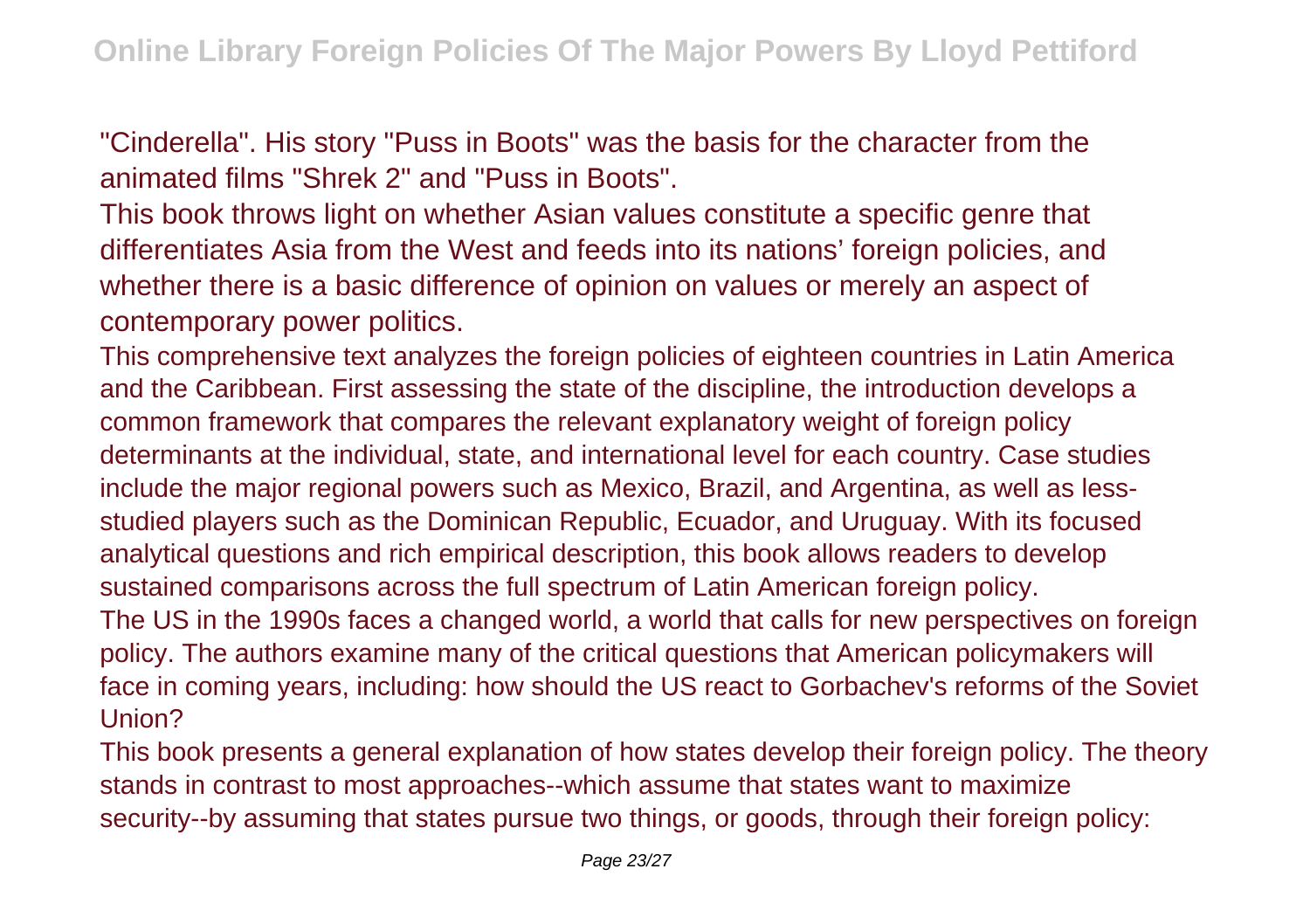change and maintenance. States, in other words, try both to change aspects of the international status quo that they don't like and maintain those aspects they do like. A state's ability to do so is largely a function of its relative capability, and since national capability is finite, a state must make trade-offs between policies designed to achieve change or maintenance. Glenn Palmer and Clifton Morgan apply their theory to cases ranging from American foreign policy since World War II to Chinese foreign policy since 1949 to the Suez Canal Crisis. The many implications bear upon specific policies such as conflict initiation, foreign aid allocation, military spending, and alliance formation. Particularly useful are the implications for foreign policy substitutability. The authors also undertake statistical analyses of a wide range of behaviors, and these generally support the theory. A Theory of Foreign Policy represents a major advance over traditional analyses of international relations. Not only do its empirical implications speak to a broader range of policies but, more importantly, the book illuminates the trade-offs decision makers face in selecting among policies to maximize utility, given a state's goals.

This innovative argument shows the consequences of increased aversion to international war for foreign and military policy.

Foreign Aid as Foreign Policy presents a wide-ranging, thoughtful analysis of the most significant economic-aid program of the 1960s, John F. Kennedy's Alliance for Progress. Introduced in 1961, the program was a ten-year, multi-billion-dollar foreign-aid commitment to Latin American nations, meant to help promote economic growth and political reform, with the long-term goal of countering Communism in the region. Considering the Alliance for Progress in Chile, Brazil, the Dominican Republic, and Colombia, Jeffrey F. Taffet deftly examines the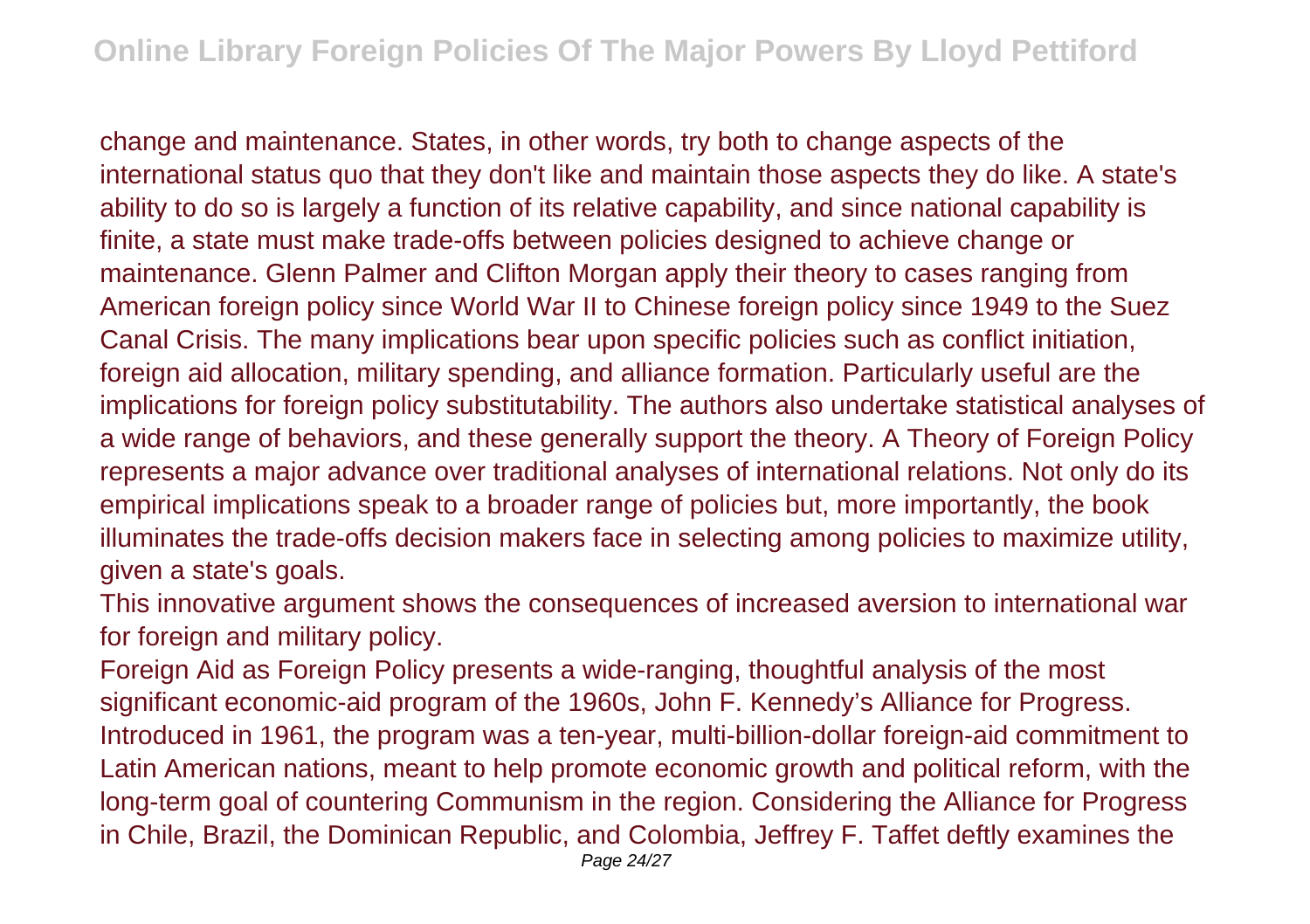program's successes and failures, providing an in-depth discussion of economic aid and foreign policy, showing how policies set in the 1960s are still affecting how the U.S. conducts foreign policy today. This study adds an important chapter to the history of US-Latin American Relations.

"God has a special providence for fools, drunks and the United States of America."--Otto von Bismarck America's response to the September 11 attacks spotlighted many of the country's longstanding goals on the world stage: to protect liberty at home, to secure America's economic interests, to spread democracy in totalitarian regimes and to vanquish the enemy utterly. One of America's leading foreign policy thinkers, Walter Russell Mead, argues that these diverse, conflicting impulses have in fact been the key to the U.S.'s success in the world. In a sweeping new synthesis, Mead uncovers four distinct historical patterns in foreign policy, each exemplified by a towering figure from our past. Wilsonians are moral missionaries, making the world safe for democracy by creating international watchdogs like the U.N. Hamiltonians likewise support international engagement, but their goal is to open foreign markets and expand the economy. Populist Jacksonians support a strong military, one that should be used rarely, but then with overwhelming force to bring the enemy to its knees. Jeffersonians, concerned primarily with liberty at home, are suspicious of both big military and large-scale international projects. A striking new vision of America's place in the world, Special Providence transcends stale debates about realists vs. idealists and hawks vs. doves to provide a revolutionary, nuanced, historically-grounded view of American foreign policy. From a writer with long and high-level experience in the U.S. government, a startling and provocative assessment of America's global dominance. Maximalist puts the history of our Page 25/27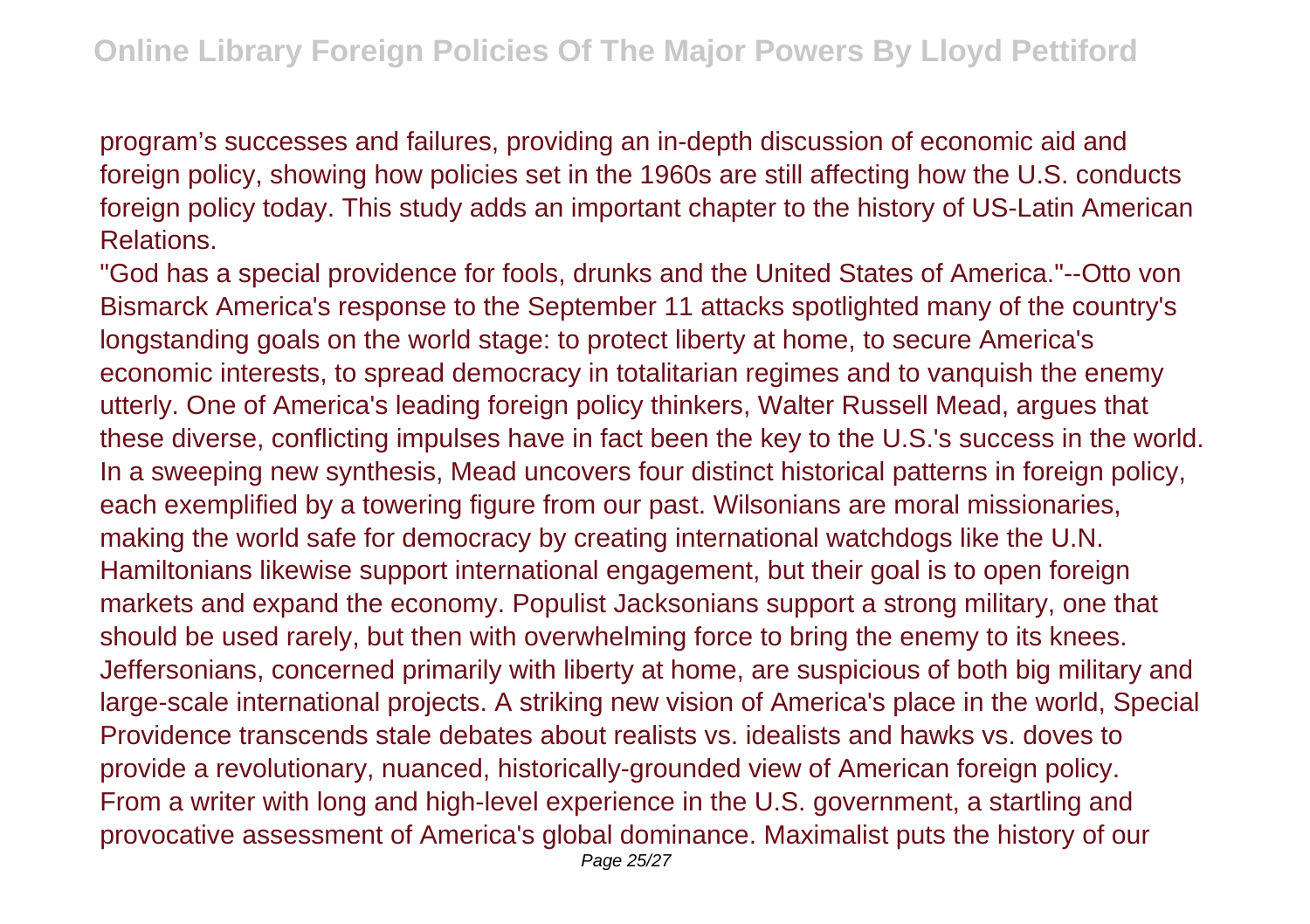foreign policy in an unexpected new light, while drawing fresh, compelling lessons for the present and future. When the United States has succeeded in the world, Stephen Sestanovich argues, it has done so not by staying the course but by having to change it—usually amid deep controversy and uncertainty. For decades, the United States has been a power like no other. Yet presidents and policy makers worry that they—and, even more, their predecessors—haven't gotten things right. Other nations, they say to themselves, contribute little to meeting common challenges. International institutions work badly. An effective foreign policy costs too much. Public support is shaky. Even the greatest successes often didn't feel that way at the time. Sestanovich explores the dramatic results of American global primacy built on these anxious foundations, recounting cycles of overcommitment and underperformance, highs of achievement and confidence followed by lows of doubt. We may think there was a time when America's international role reflected bipartisan unity, policy continuity, and a unique ability to work with others, but Maximalist tells a different story—one of divided administrations and divisive decision making, of clashes with friends and allies, of regular attempts to set a new direction. Doing too much has always been followed by doing too little, and vice versa. Maximalist unearths the backroom stories and personalities that bring American foreign policy to life. Who knew how hard Lyndon Johnson fought to stay out of the war in Vietnam—or how often Henry Kissinger ridiculed the idea of visiting China? Who remembers that George Bush Sr. found Ronald Reagan's diplomacy too passive—or that Bush Jr. considered Bill Clinton's too active? Leaders and scoundrels alike emerge from this retelling in sharper focus than ever before. Sestanovich finds lessons in the past that anticipate and clarify our chaotic present. Neoclassical realism is an important approach to international relations. Focusing on the Page 26/27